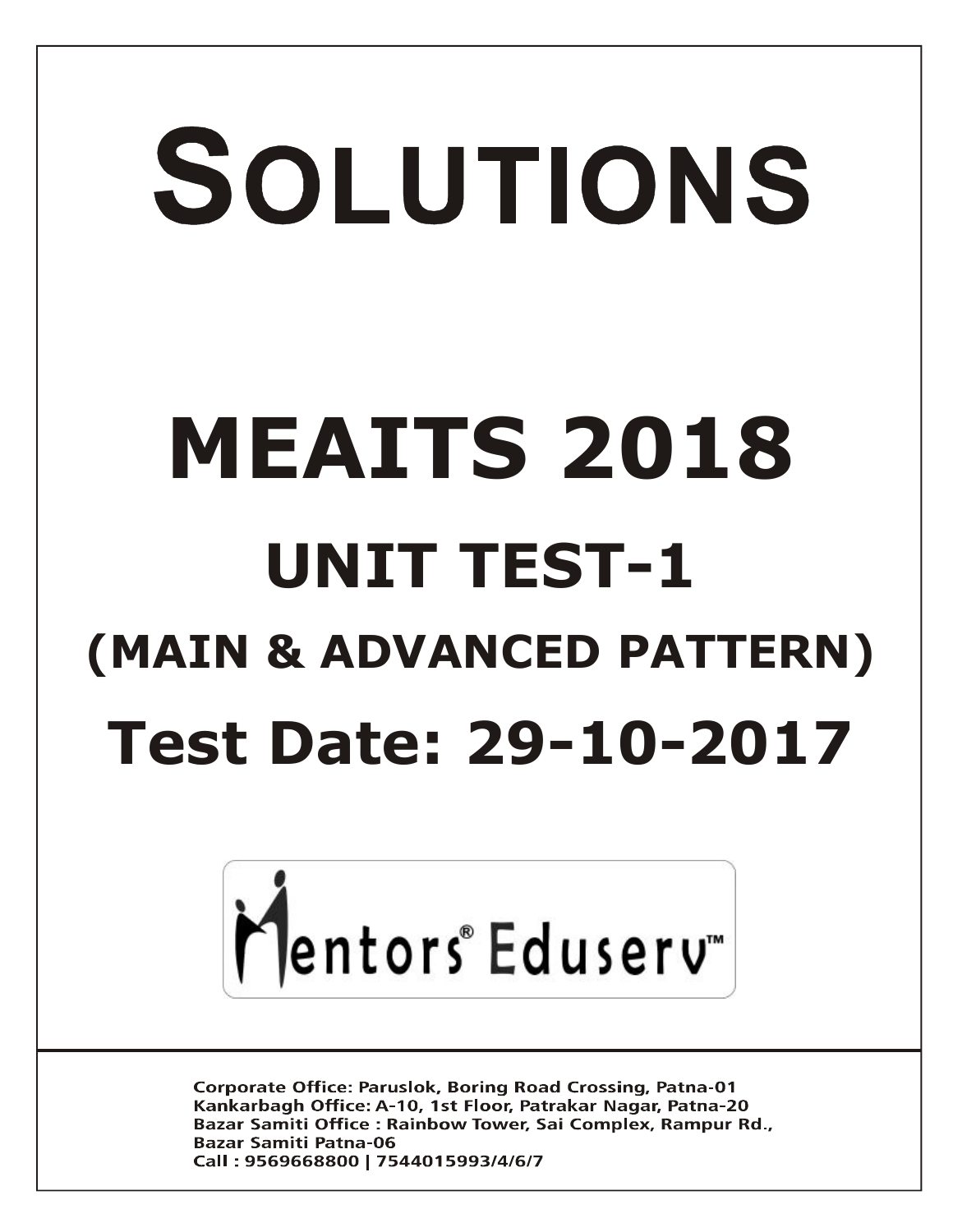[ **2** ] **MEAITS 2018\_UNIT TEST-1 (MAIN & Advanced Pattern)\_29.10.2017**

# **JEE MAIN PHYSICS**

#### **1. (C)**

the magnitude will decrease till the direction of the velocity with respect to man becomes vertical. It will increase there after.

#### **2. (C)**

from snell's law

1 sin 45° =  $\sqrt{2}$  sin r

$$
\sin r = \frac{1}{2}
$$

$$
r=30^\circ
$$

Critical angle of a glass

$$
\sin C = \frac{1}{\mu} = \frac{1}{\sqrt{2}}
$$

 $C = 45^{\circ}$ 



at point A angle of incident is greater than critical angle. So at a point A total internal reflection takes place at point B angle of incident is less than critical angle. So refraction takes place at B. and refracted ray parallel to incident ray.

deviation =  $180^\circ$ 

#### **3. (B)**

At P, 
$$
\frac{\sin 60^{\circ}}{\sin \theta} = \sqrt{3}
$$

$$
\sin \theta = \frac{1}{2}
$$

$$
\theta = 30^{\circ}
$$
Also 
$$
\sin C = \frac{1}{\mu} = \frac{1}{\sqrt{3}}
$$

In triangle OPS

$$
\frac{OP}{\sin C} = \frac{R}{\sin(90 + \theta)}
$$

 $\overline{\sqrt{3}}$ 

$$
OP = \frac{R\sin C}{\sin(90+30)} = \frac{\frac{1}{\sqrt{3}}R}{\frac{\sqrt{3}}{2}} = \frac{2R}{3}
$$

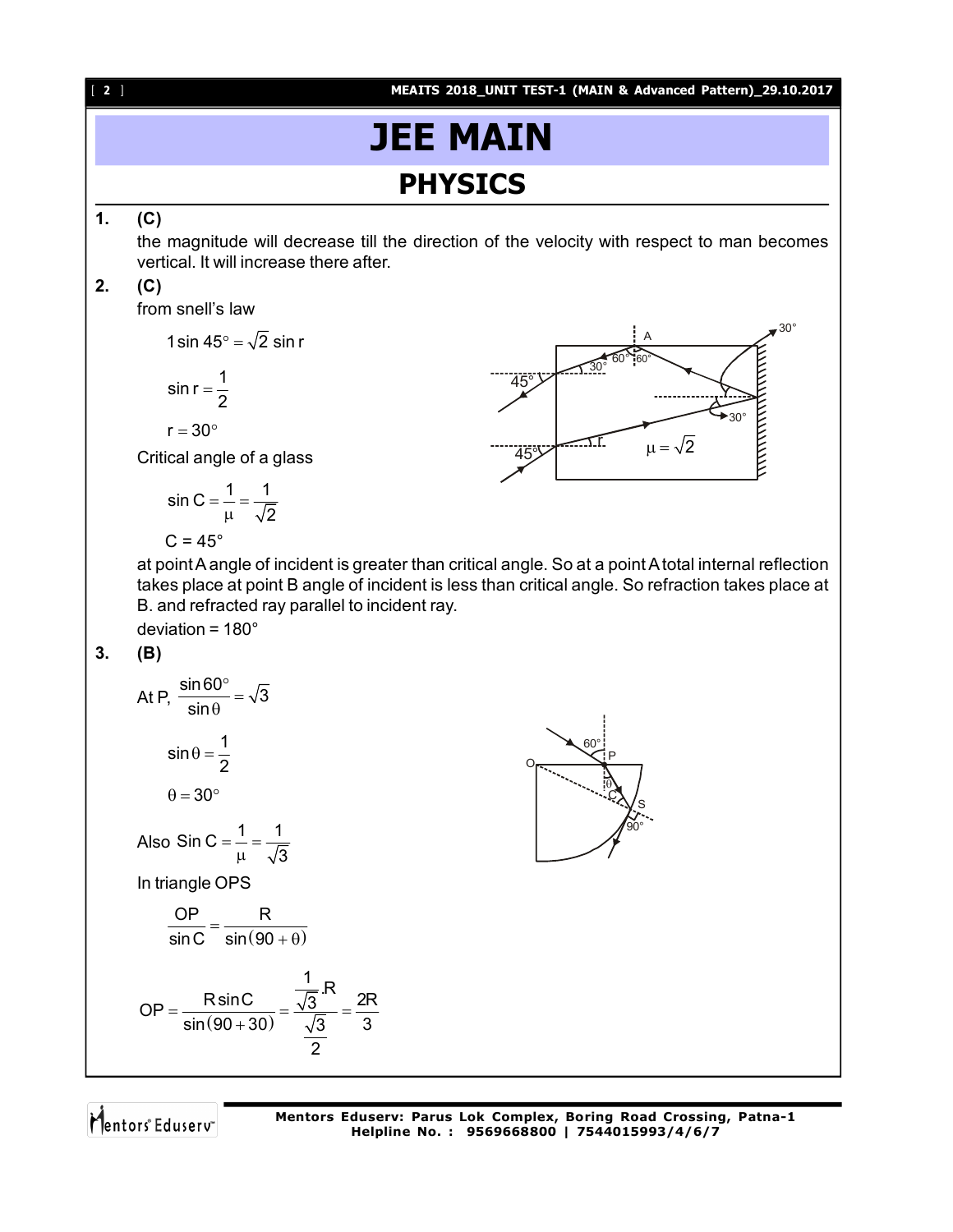#### **MEAITS 2018\_UNIT TEST-1 (MAIN & Advanced Pattern)\_29.10.2017** [ **3** ]





Angular deviation of reflected ray = 120° in anticlockwise direction. so rotation of mirror is equal to 60°

**5. (B)**



When a ray moves from denser to rarer medium it bend away from normal.

**6. (B)**



Mentors<sup>e</sup> Eduserv<sup>-</sup>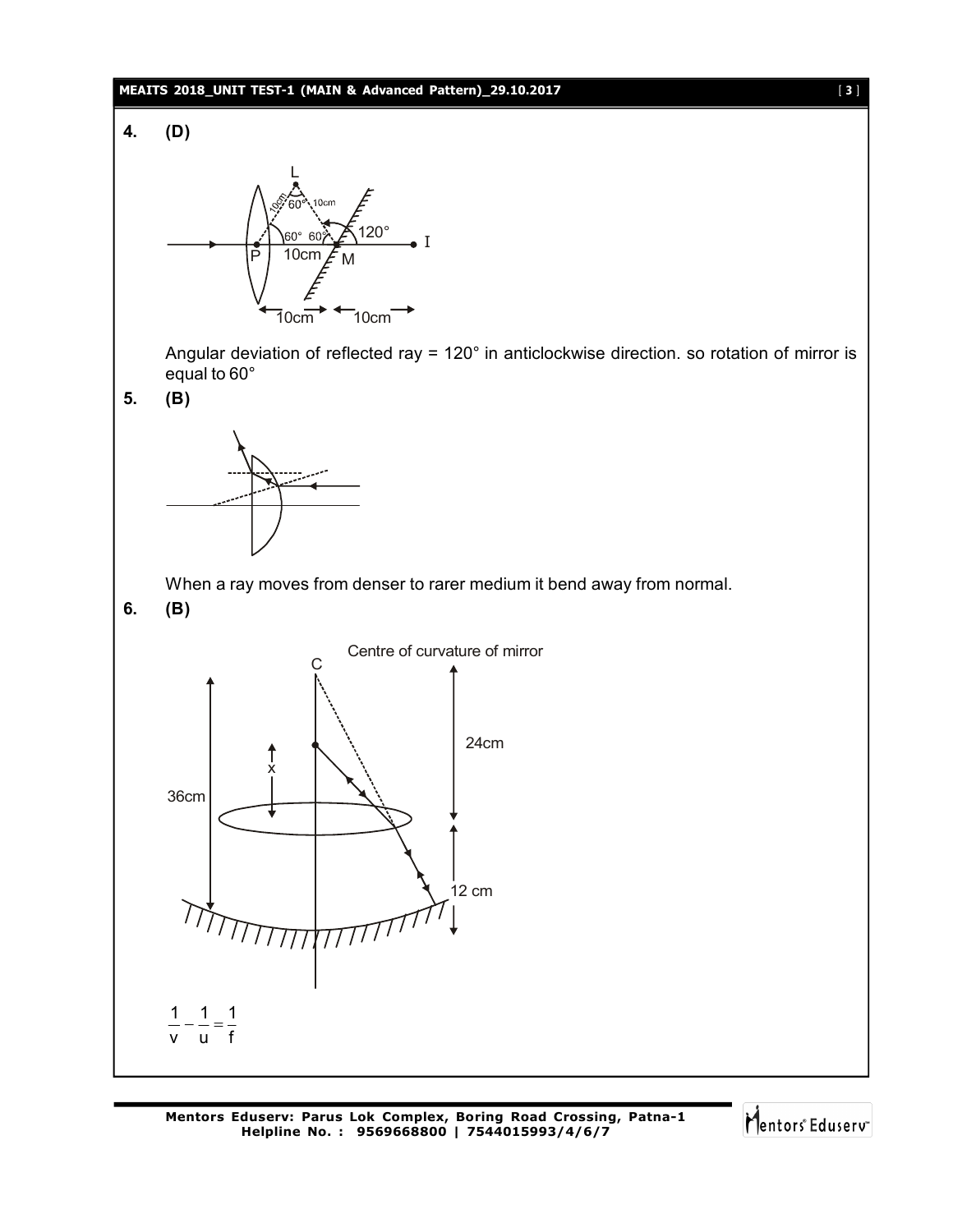[ **4** ] **MEAITS 2018\_UNIT TEST-1 (MAIN & Advanced Pattern)\_29.10.2017**

1 1 1 24  $-x$  40  $-\frac{1}{2}$  = --24 -x 1 1 1  $3+5$  8 x 40 24 120 120  $=\frac{1}{10}+\frac{1}{21}=\frac{3+5}{100}=$ 

 $x = 15$ cm

#### **7. (C)**

 $f_{\text{plane concave}} > f_{\text{bi concave}}$ 

 $f_{\text{plano concave}} \alpha$  radius of curvature of surface.

#### **8. (A)**

If t is the time in which man can catch his friend then

1 <sup>2</sup> at 100 20t 2 20m/s C M a or, 100 m 2 at 20t 100 0 2 

for t have real solution

$$
(-20)^2 - 4 \times \frac{a}{2} \times 100 \ge 0
$$

 $a \leq 2$  m/s<sup>2</sup>

#### **9. (B)**

The time taken to move net 2 steps is 8s, and so far 8 sleps he takes 32 se in last 5 sleps he will take 5 sec and fall into pit.

#### **10. (A)**

At any Instant the distance between them  $x = \sqrt{(2t)^2 + (10-2t)^2}$ 

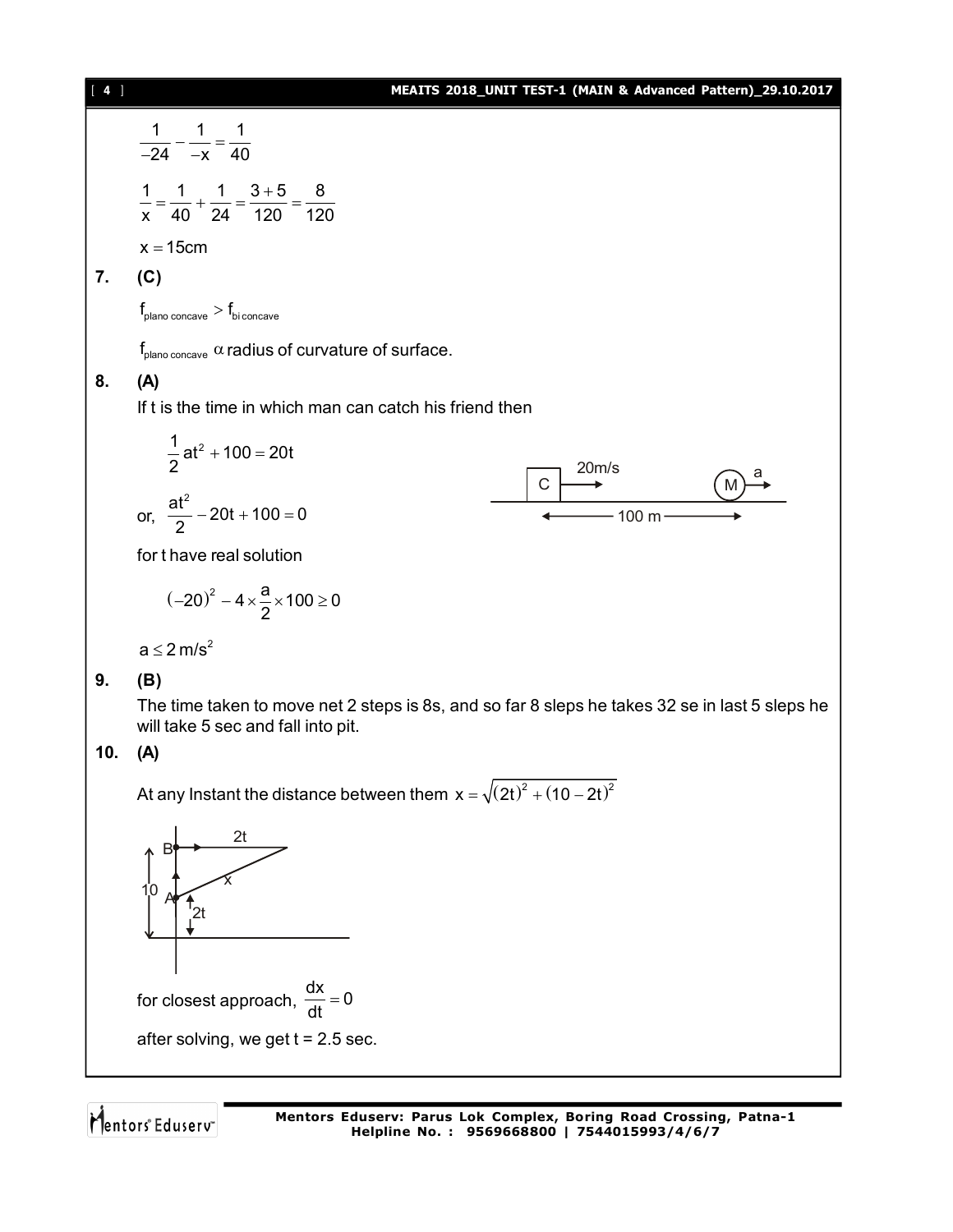#### **MEAITS 2018\_UNIT TEST-1 (MAIN & Advanced Pattern)\_29.10.2017** [ **5** ]

## **11. (D)** acceleration can be written as  $a = 2 + 2 - t = 4 - t$ ,  $t \le 2s$  $a = 2 + t - 2 = t, t \ge 2s$ there for, acceleration time graph of the particle will be as shown below.  $\rightarrow$  t (s) a  $(m/g^2)$ 4 2  $\overline{2}$ Change in velocity = Area enclosed  $(a - t)$  graph f  $v_f - 0 = 4 \times 4 - \frac{1}{2} \times 4 \times 2$ 2  $-0 = 4 \times 4 - \frac{1}{2} \times 4 \times 2$  $= 12$  m/s **12. (C)**  $($  dv  $)$  $a = y \left| \frac{dv}{dx} \right|$ dx  $\langle dx \rangle$ st.line **Constant**

**13. (C)**

 $500 \cos \theta = 250$ 

$$
\cos\theta=\frac{1}{2}
$$

 $\theta = 60^{\circ}$ 

**14. (A)**

OM comparing with

$$
\vec{v} = v_x \hat{i} + v_y \hat{j}, \text{ we get}
$$

$$
v_x = \frac{dx}{dt} = ky \qquad ...(i)
$$

and 
$$
v_y = \frac{dy}{dt} = kx
$$
 ...(ii)

Dividing equation (ii) and (i) we get

 $y dy = xdx$ 

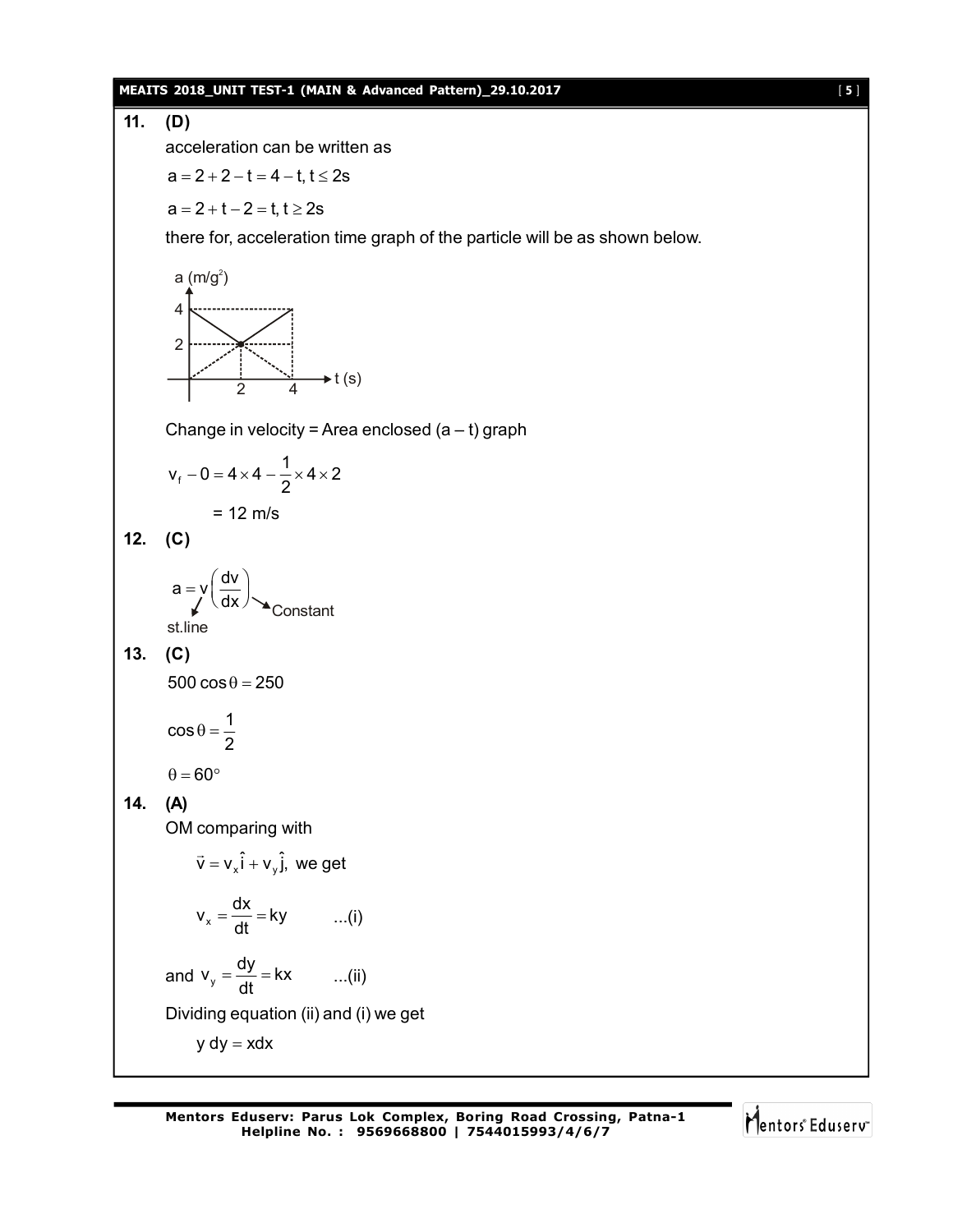[ **6** ] **MEAITS 2018\_UNIT TEST-1 (MAIN & Advanced Pattern)\_29.10.2017** Now  $\int ydy = \int xdx$  $\frac{y^2}{2} = \frac{x^2}{2} + \text{constant}$  $=\frac{1}{2} + 0$ 2 2  $y^2 = x^2 + constant$ **15. (B)** Here  $x = 1$ ,  $y = 4t^2$  and  $z = t$  $\therefore$  y = 4z<sup>2</sup>, is represents a parabola **16. (C) 17. (C)** wall  $0.5n$  $0.5\pi$ No portion is seen **18. (C)** 60cm 60cm 30cm 30cm  $I_{2}$  ${\rm I}_3$ 30cm 60 cm E total no. of image = 3 **19. (A)**  $\Delta u = t \left(1 - \frac{1}{\mu}\right)$  $f = 40cm$ O 40cm  $C(-x - \Delta x)$  $15/1-\frac{2}{3}$  $\left\lfloor 1-\frac{2}{3}\right\rfloor = 5$ = Centre of 15cm 3 conveture of mirror  $(x - \Delta x) + 15 + 40 = 2f = 80$  $x = 30$  cm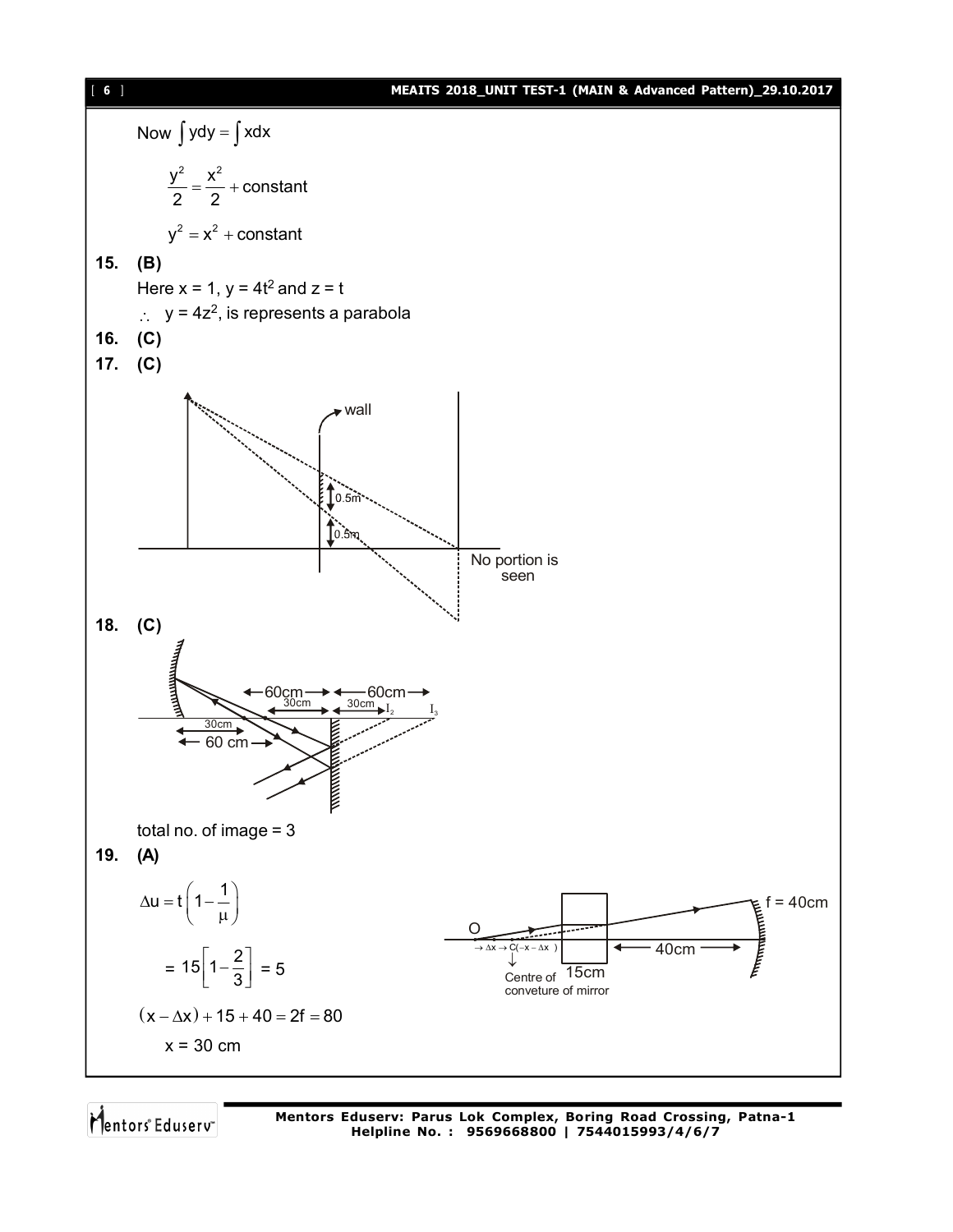#### **MEAITS 2018\_UNIT TEST-1 (MAIN & Advanced Pattern)\_29.10.2017** [ **7** ]

20. (A)  
\n
$$
\sec = \frac{1}{\sqrt{2}}
$$
\n
$$
C = 45
$$
\nfor T.I.R 90- $\phi$ >45  
\n $\phi$  < 45  
\n21. (A)  
\n
$$
s = (\mu - 1) A
$$
\n
$$
\left(\frac{3}{2} - 1\right) \times 4 = 2^\circ
$$
\ndeviation due to mirror =  $\pi$ -2i  
\n= 180-4  
\n22. (A)  
\nAll colours are parallel to incident ray after refraction through slab.  
\n23. (A)  
\n
$$
-\frac{1}{t_{\text{total}}} = \frac{2}{t_f} - \frac{1}{t_m}
$$
\n
$$
-\frac{1}{t_{\text{total}}} = 2\left(\frac{4}{3} - 1\right)\left[\frac{1}{\omega} - \frac{1}{-20}\right] - \frac{1}{-10}
$$
\n
$$
-\frac{1}{t_{\text{total}}} = \frac{2}{3} \times \frac{1}{20} + \frac{1}{10} = \frac{1}{30} + \frac{1}{10}
$$
\n
$$
-\frac{1}{t_{\text{total}}} = \frac{1+3}{30} = \frac{4}{30}
$$
\n
$$
t_{\text{total}} = -7.5 \text{ cm}
$$
\nfor image consider at object =  $2t_{\text{total}} = 15$ cm  
\n24. (C)  
\nfrom similar length  
\nAB E and CDE  
\n
$$
\frac{AB}{CD} = \frac{20}{10} = 2
$$
\n
$$
\frac{7}{CD} = 2
$$
\n
$$
\frac{7}{CD} = 2
$$
\n
$$
\frac{7}{CD} = 2
$$
\n
$$
\frac{7}{CD} = 2
$$
\n
$$
\frac{1}{\sqrt{20}} = \frac{1}{20} \text{ cm}
$$
\n
$$
\frac{1}{\sqrt{20}} = \frac{1}{20} \text{ cm}
$$
\n
$$
\frac{1}{\sqrt{20}} = \frac{1}{20} \text{ cm}
$$
\n
$$
\frac{1}{\sqrt{20}} = \frac{1}{20} \text{ cm}
$$
\n
$$
\frac{1}{\sqrt{20}} = \frac{1}{20} \text{ cm}
$$

**Mentors Eduserv: Parus Lok Complex, Boring Road Crossing, Patna-1 Helpline No. : 9569668800 | 7544015993/4/6/7**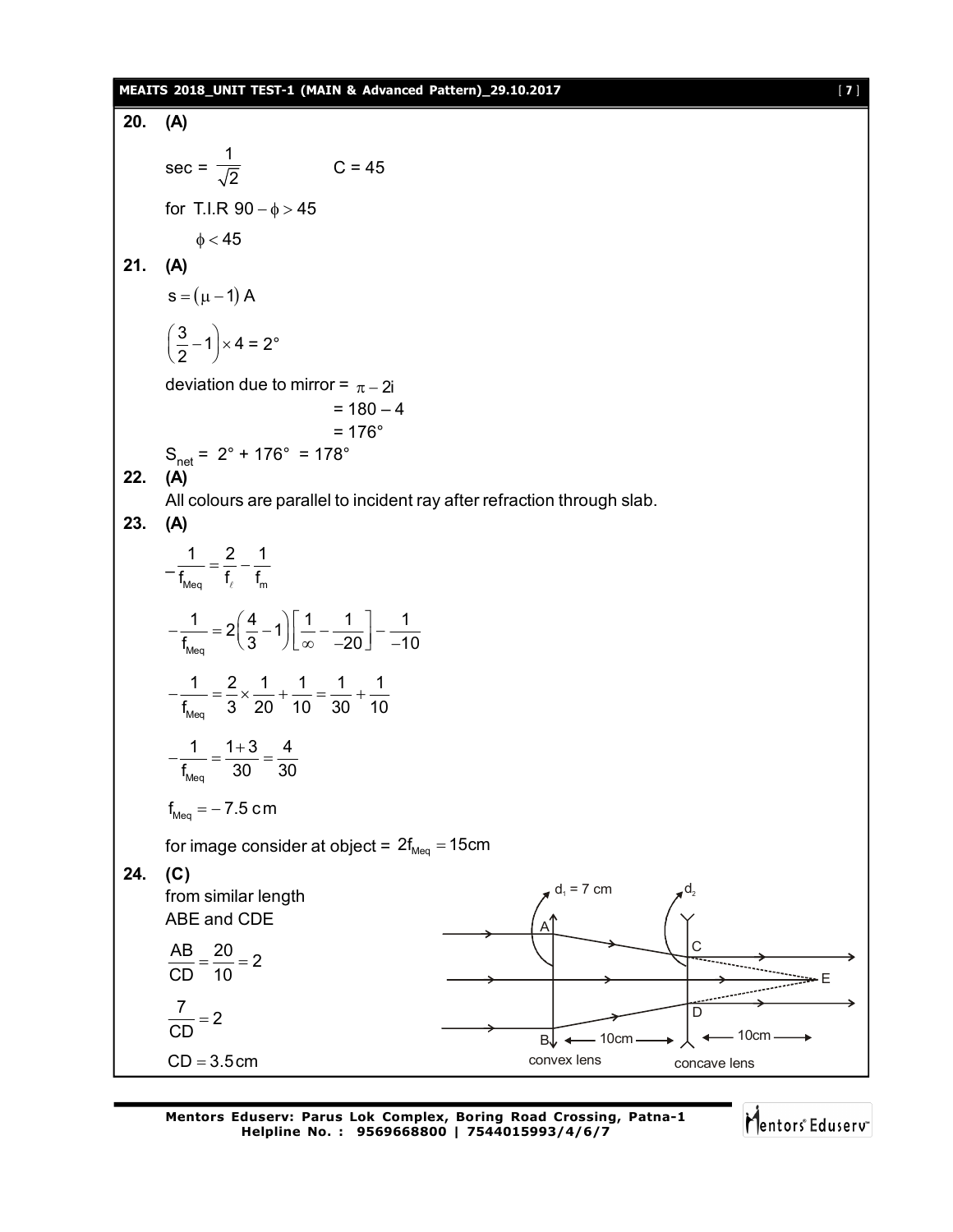| $[ 8 ]$    | MEAITS 2018_UNIT TEST-1 (MAIN & Advanced Pattern)_29.10.2017                                                                      |
|------------|-----------------------------------------------------------------------------------------------------------------------------------|
| 25.        | (A)                                                                                                                               |
|            | $\sin r_2 = \frac{1}{\alpha} = \frac{1}{\sqrt{2}}$                                                                                |
|            | $r_{2} = 45$                                                                                                                      |
|            | Apply smell's law<br>a∪∘<br>$30^\circ$                                                                                            |
|            | $sin = \sqrt{2}$ . $sin 30^\circ$                                                                                                 |
|            | $i_0 = 45$                                                                                                                        |
|            | $S = i + e - A$                                                                                                                   |
|            | $= 45 + 90 - 75$                                                                                                                  |
|            | $= 60^{\circ}$                                                                                                                    |
| 26.        | (A)                                                                                                                               |
|            | $\vec{a}_{12} = \vec{a}_1 - \vec{a}_2 = \vec{g} - \vec{g} = 0$                                                                    |
|            | $\vec{v}_{12}$ = const                                                                                                            |
|            | velocity of 1 with respect to 2 is const. so trajectory is a straight line                                                        |
| 27.<br>28. | (A)<br>(A)                                                                                                                        |
|            | y = x tan $\theta$ – $\frac{gx^2}{2u^2}(1 + \tan^2 \theta)$                                                                       |
|            | $y = 10m$ , $x = 20m$ , $g = 10m / s2$ (u = 20 m/s)                                                                               |
|            | then tan $\theta$ = 1, 3                                                                                                          |
|            | at tan $\theta = 1$ range is maximum                                                                                              |
|            | and $\tan \theta = 3$ range is minimum                                                                                            |
|            | $R = \frac{u^2 \sin 2\theta}{\sin 2\theta} = \frac{2u^2 \sin \theta \cdot \cos \theta}{\sin \theta \cdot \cos \theta}$<br>10<br>g |
|            | $\frac{2\times20\times20\times\frac{3}{\sqrt{10}}\times\frac{1}{\sqrt{10}}}{10}$                                                  |
|            | $= 24m$                                                                                                                           |
|            | distance $AB = 24 - 20 = 4$ m                                                                                                     |
| 29.        | (A)                                                                                                                               |
|            | $T_F = \frac{2u\sin\theta}{a}$                                                                                                    |
|            |                                                                                                                                   |
|            |                                                                                                                                   |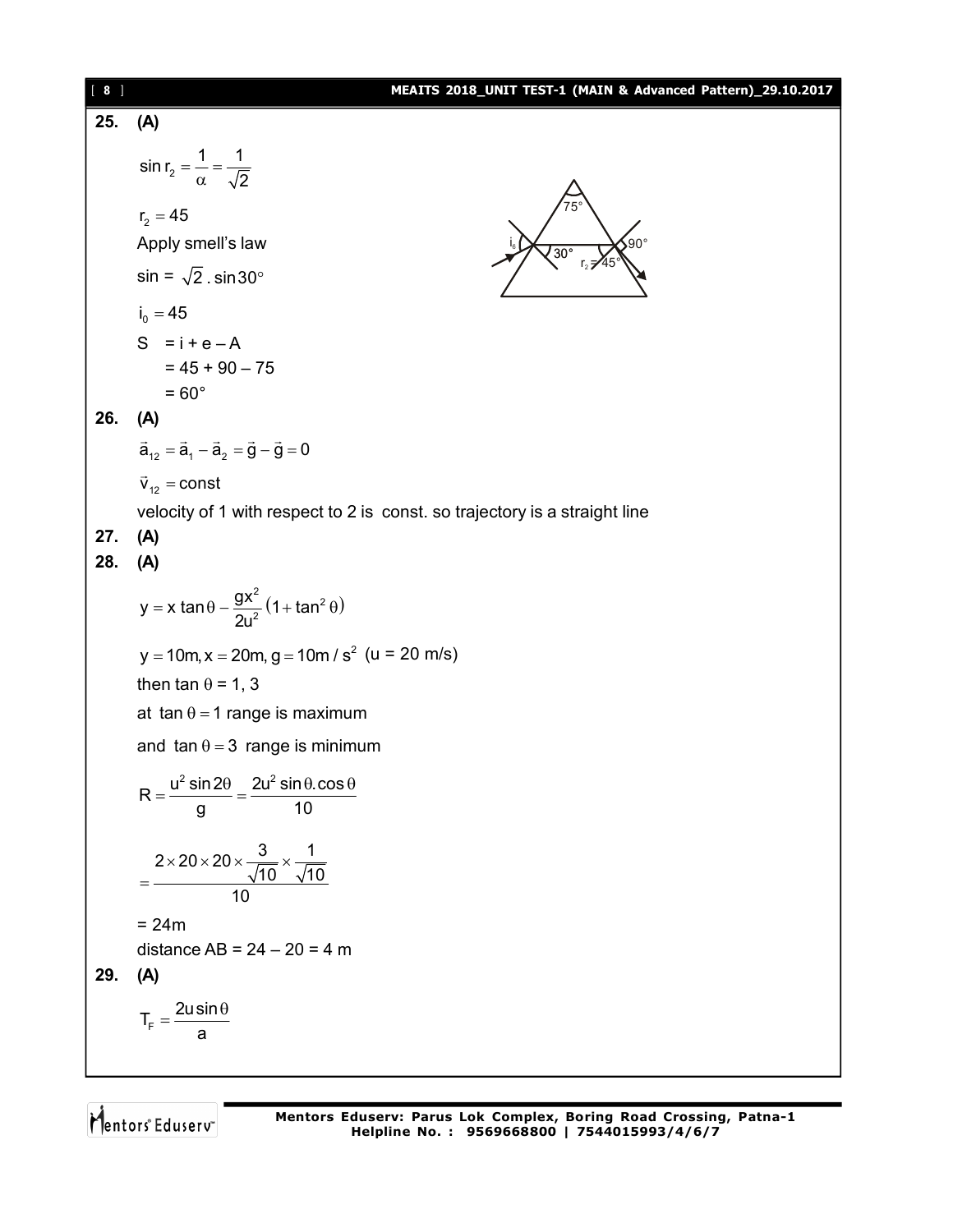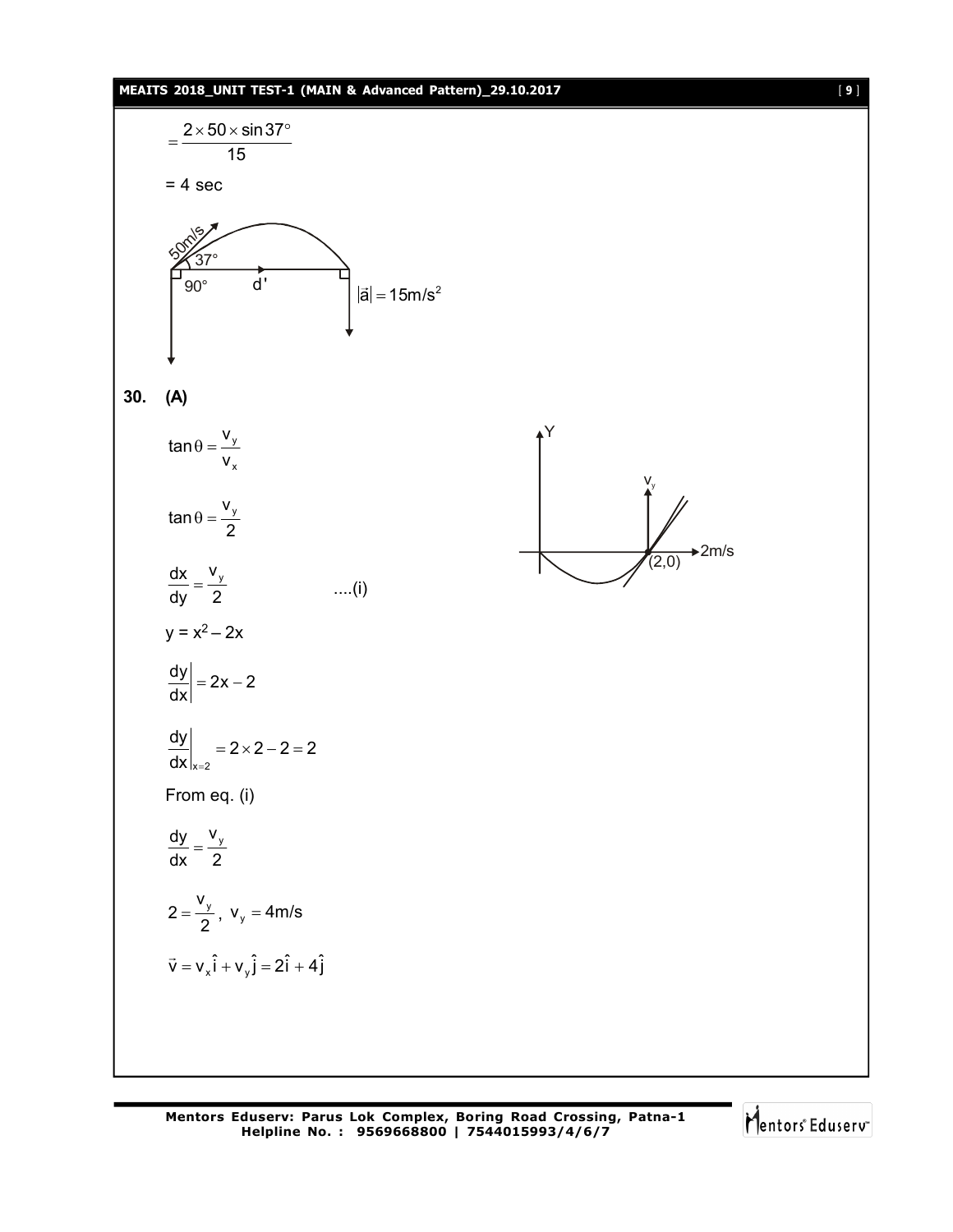**CHAPTER Y**  
\n161  
\n17. (C)  
\n182. (A)  
\n19. (C)  
\n100. (C) 
$$
\frac{1}{2}
$$
  
\n100. (D)  $\frac{1}{2}$   
\n101. (E)  $\frac{1}{2}$   
\n102. (A)  
\n24. 95 g CUSO<sub>4</sub>, 5H<sub>2</sub>O  
\n24. 95 g CUSO<sub>4</sub>, 5H<sub>2</sub>O  
\n24. 95 g CUSO<sub>4</sub>, 5H<sub>2</sub>O  
\n24. 95 g CUSO<sub>4</sub>, 5H<sub>2</sub>O  
\n24. 95 g CUSO<sub>4</sub>, 5H<sub>2</sub>O  
\n24. 95 g CUSO<sub>4</sub>, 5H<sub>2</sub>O  
\n24. 95 g CUSO<sub>4</sub>, 5H<sub>2</sub>O = 24. 95 – 15.95 = 9g  
\n16°x° is the wt of H<sub>2</sub>O in which CUSO<sub>4</sub>, 5H<sub>2</sub>O is added total wt of solution = (x + 24.95)g  
\n28. by wt CUSO<sub>4</sub> =  $\frac{15.95}{(x + 24.95)} \times 100 - 10$   
\n159.5 = x + 24.95  
\nx = 134.55 g  
\n33. (B)  
\n11t solution has 3 mole Na<sub>2</sub>5Q<sub>3</sub> 1000 ml solution has 3 x 158 = 474 g  
\n $m_{\text{volume}} = v \times d = 1250$  g  
\n $m_{\text{volume}} = 1250 - 474 = 776$  g  
\n $m_{\text{column}} = 1250 - 474 = 776$  g  
\n $m_{\text{column}} = 1250 - 474 = 776$  g  
\n $m_{\text{column}} = 1250 - 474 = 776$  g  
\n $m_{\text{column}} = 1250 - 474 = 776$  g  
\n $m_{\text{column}} = 1250 - 474 = 778$  g  
\n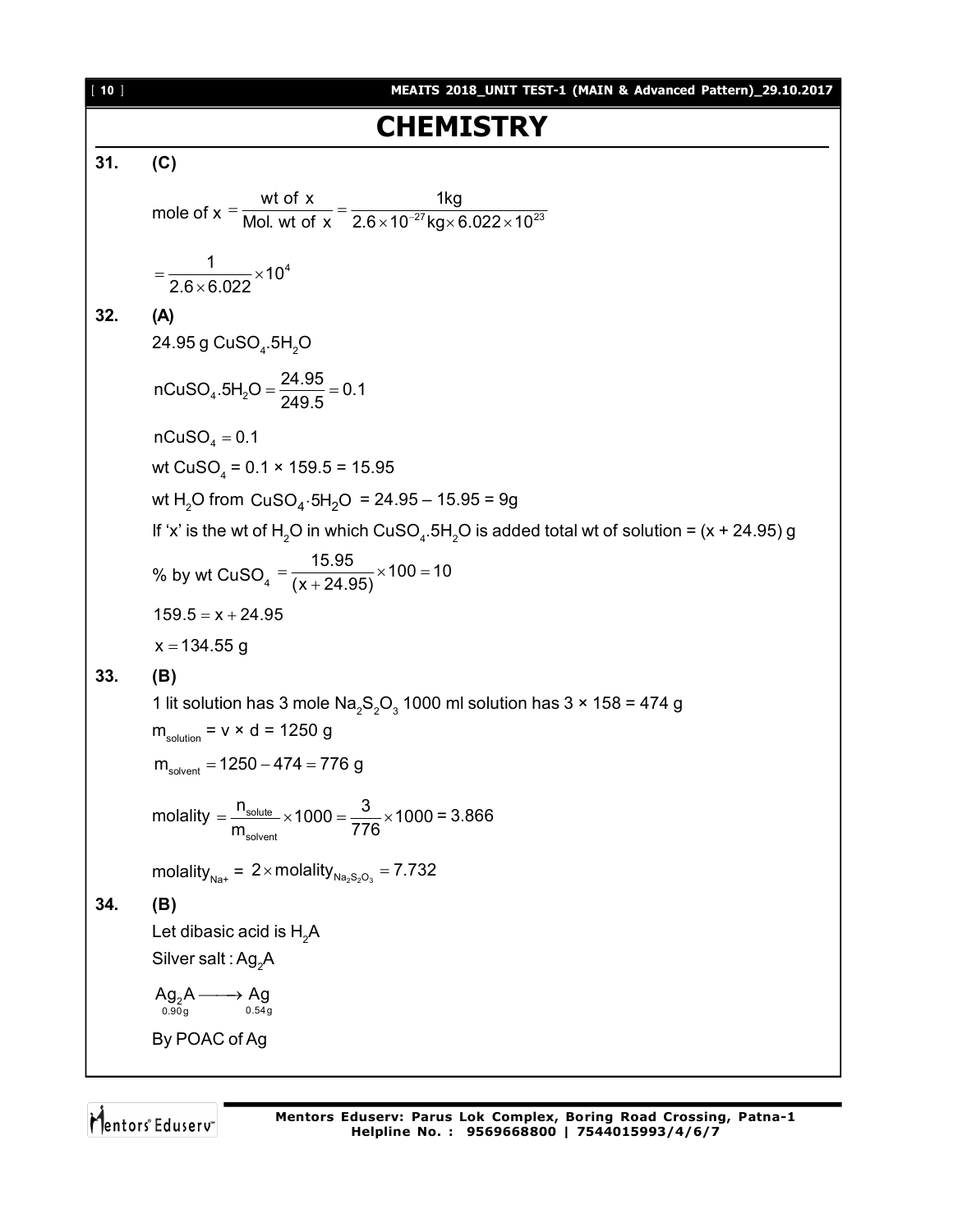#### **MEAITS 2018\_UNIT TEST-1 (MAIN & Advanced Pattern)\_29.10.2017** [ **11** ]

2 
$$
\times \frac{0.90}{(216 + M_{A^2})} = \frac{0.54}{108}
$$
  
\n $(216 + M_{A^2}) = 360$   
\n $M_{A^2} = 360 - 216 = 144$   
\nMol. wt H<sub>2</sub>A = 2 + 144 = 146  
\n35. (B)  
\nS<sub>2</sub>O<sub>8</sub><sup>2</sup> : -O<sub>8</sub> = 3<sup>-1</sup> = 3<sup>-1</sup> = 3<sup>-1</sup> = 3<sup>-1</sup> = 3<sup>-1</sup> = 3<sup>-1</sup> = 3<sup>-1</sup> = 3<sup>-1</sup> = 3<sup>-1</sup> = 3<sup>-1</sup> = 3<sup>-1</sup> = 3<sup>-1</sup> = 3<sup>-1</sup> = 3<sup>-1</sup> = 3<sup>-1</sup> = 3<sup>-1</sup> = 3<sup>-1</sup> = 3<sup>-1</sup> = 3<sup>-1</sup> = 3<sup>-1</sup> = 3<sup>-1</sup> = 3<sup>-1</sup> = 3<sup>-1</sup> = 3<sup>-1</sup> = 3<sup>-1</sup> = 3<sup>-1</sup> = 3<sup>-1</sup> = 3<sup>-1</sup> = 3<sup>-1</sup> = 3<sup>-1</sup> = 3<sup>-1</sup> = 3<sup>-1</sup> = 3<sup>-1</sup> = 3<sup>-1</sup> = 3<sup>-1</sup> = 3<sup>-1</sup> = 3<sup>-1</sup> = 3<sup>-1</sup> = 3<sup>-1</sup> = 3<sup>-1</sup> = 3<sup>-1</sup> = 3<sup>-1</sup> = 3<sup>-1</sup> = 3<sup>-1</sup> = 3<sup>-1</sup> = 3<sup>-1</sup> = 3<sup>-1</sup> = 3<sup>-1</sup> = 3<sup>-1</sup> = 3<sup>-1</sup> = 3<sup>-1</sup> = 3<sup>-1</sup> = 3<sup>-1</sup> = 3<sup>-1</sup> = 3<sup>-1</sup> = 3<sup>-1</sup> = 3<sup>-1</sup> = 3<sup>-1</sup> = 3<sup>-1</sup> = 3<sup>-1</sup> =

Mentors<sup>e</sup> Eduserv<sup>-</sup>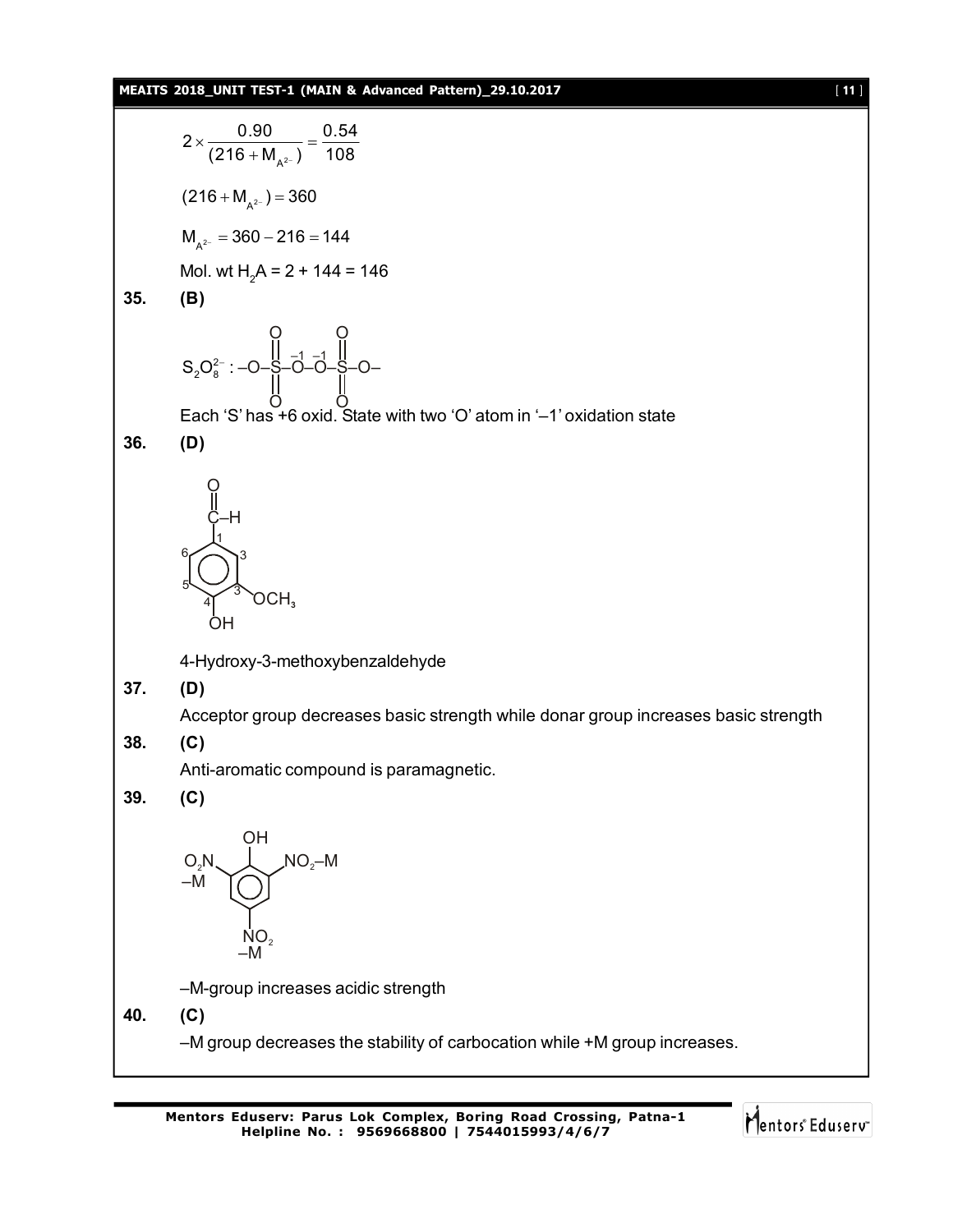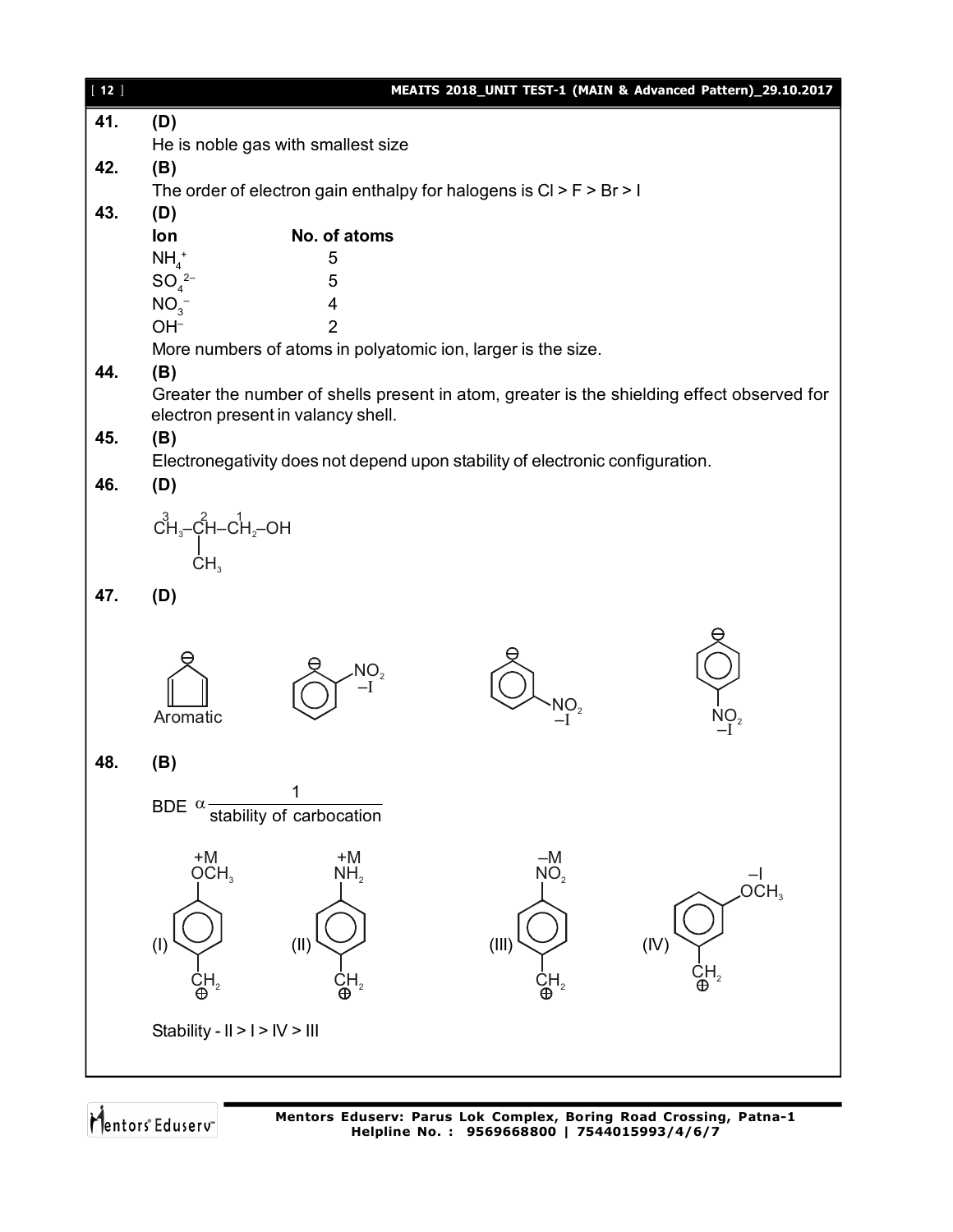#### **MEAITS 2018\_UNIT TEST-1 (MAIN & Advanced Pattern)\_29.10.2017** [ **13** ]



Mentors Eduserv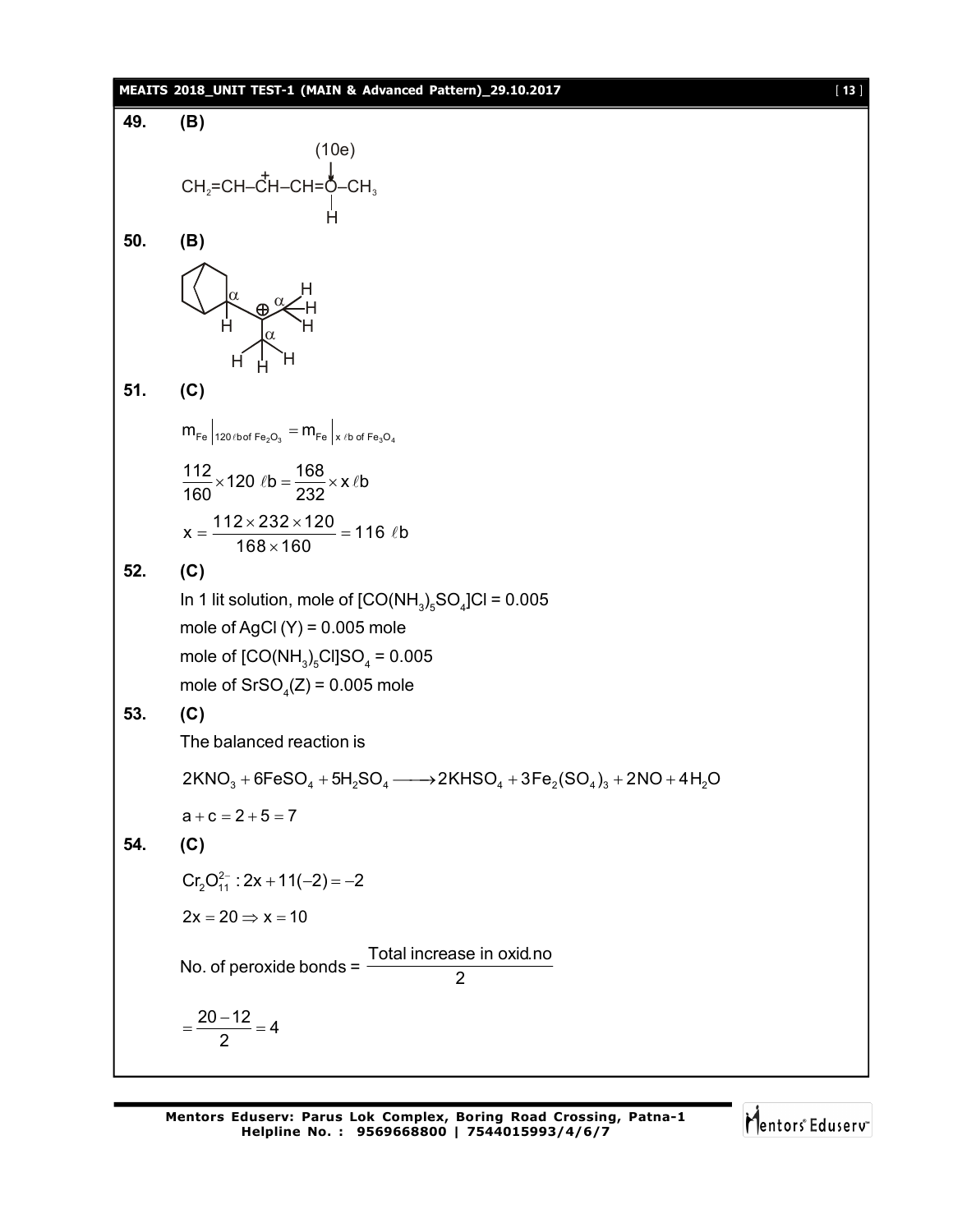| $[14]$ |                                                                                                                   | MEAITS 2018_UNIT TEST-1 (MAIN & Advanced Pattern)_29.10.2017 |  |
|--------|-------------------------------------------------------------------------------------------------------------------|--------------------------------------------------------------|--|
|        | Also                                                                                                              |                                                              |  |
|        |                                                                                                                   |                                                              |  |
|        | no. of peroxide bonds = $4$                                                                                       |                                                              |  |
| 55.    | (C)                                                                                                               |                                                              |  |
|        | Law of multiple proportion is defined for different compounds having same constituent<br>elements.                |                                                              |  |
| 56.    | (C)                                                                                                               |                                                              |  |
|        | Oxide and hydroxide of non-metals are acidic in nature.                                                           |                                                              |  |
| 57.    | (A)                                                                                                               |                                                              |  |
|        | Element is Gd and it is present in 6th period 3 group, as it is a lanthanoid                                      |                                                              |  |
| 58.    | (B)                                                                                                               |                                                              |  |
|        | Upon removal of three electrons from valancy shell, noble gas configuration is attained,<br>which has highest IP. |                                                              |  |
| 59.    | (C)                                                                                                               |                                                              |  |
|        | EN on pauling scale                                                                                               |                                                              |  |
|        | C                                                                                                                 | 2.5                                                          |  |
|        | N                                                                                                                 | 3                                                            |  |
|        | Si                                                                                                                | 1.8                                                          |  |
|        | P                                                                                                                 | 2.1                                                          |  |
| 60.    | (D)                                                                                                               |                                                              |  |
|        | amphoteric oxides are                                                                                             |                                                              |  |
|        |                                                                                                                   | ZnO, $Cr_2O_3$ , PbO <sub>2</sub>                            |  |
|        |                                                                                                                   |                                                              |  |
|        |                                                                                                                   |                                                              |  |
|        |                                                                                                                   |                                                              |  |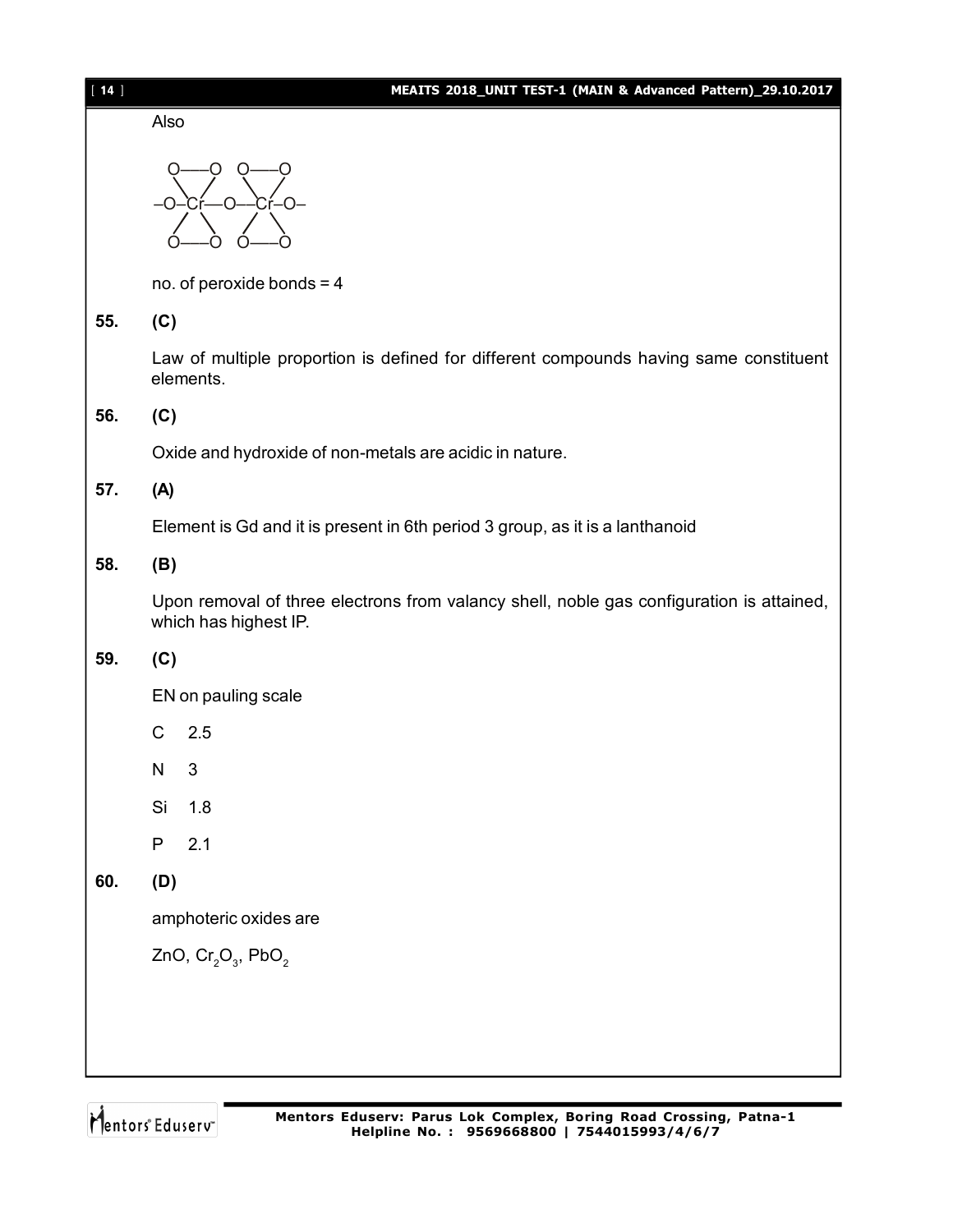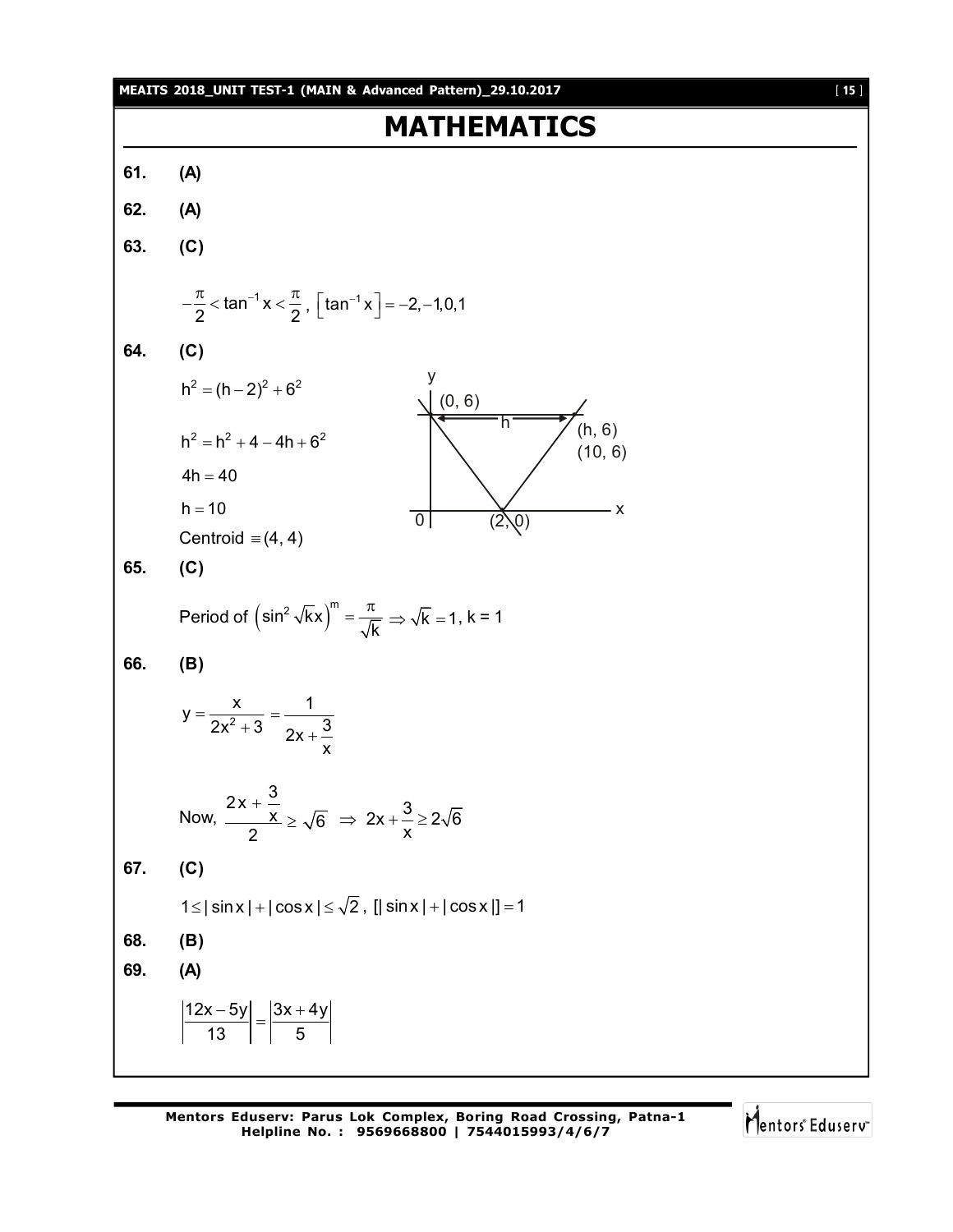| $[ 16 ]$ | MEAITS 2018_UNIT TEST-1 (MAIN & Advanced Pattern)_29.10.2017                                               |  |  |  |  |  |
|----------|------------------------------------------------------------------------------------------------------------|--|--|--|--|--|
| 70.      | (A)                                                                                                        |  |  |  |  |  |
|          | $\sin^{-1} x = \frac{\pi}{2} \implies x = 1$ , $\sin^{-1} z = \frac{\pi}{2} \implies z = 1$                |  |  |  |  |  |
|          | $cos^{-1} y = \pi \Rightarrow y = -1$ , $cos^{-1} w = \pi \Rightarrow w = -1$                              |  |  |  |  |  |
|          | $\therefore$ 2x + 3y + 4z + 5w = 2 - 3 + 4 - 5 = -2                                                        |  |  |  |  |  |
| 71.      | (C)                                                                                                        |  |  |  |  |  |
|          | $0 \le x \le \pi$ , $0 \le \frac{x}{2} \le \frac{\pi}{2}$ , $-1 \le \frac{x}{2} - 1 \le \frac{\pi}{2} - 1$ |  |  |  |  |  |
| 72.      | (C)                                                                                                        |  |  |  |  |  |
| 73.      | (C)                                                                                                        |  |  |  |  |  |
|          | $\alpha = 3, \beta = -1$                                                                                   |  |  |  |  |  |
| 74.      | (A)                                                                                                        |  |  |  |  |  |
|          | Homogeneous equation of 2nd degree and perpendicular to each other                                         |  |  |  |  |  |
| 75.      | (C)                                                                                                        |  |  |  |  |  |
|          | $g^{-1}(x) = f(x), g(f(x)) = x, g'(f(x)) \cdot f'(x) = 1$                                                  |  |  |  |  |  |
|          | $f(x) = -4$ at $x = -2$ , $g'(-4) = \frac{1}{f'(-2)} = \frac{1}{2}$                                        |  |  |  |  |  |
| 76.      | (D)                                                                                                        |  |  |  |  |  |
| 77.      | (C)                                                                                                        |  |  |  |  |  |
| 78.      | (C)                                                                                                        |  |  |  |  |  |
|          | $n(H \cup E) = 1000$ , $n(H) = 750$ , $n(E) = 400 \Rightarrow n(H \cap E) = 150$                           |  |  |  |  |  |
| 79.      | (B)                                                                                                        |  |  |  |  |  |
|          | $(A \cup B) \cap B' = A$                                                                                   |  |  |  |  |  |
| 80.      | (D)                                                                                                        |  |  |  |  |  |
|          | .<br>y = 1+x<br>$y = 1 - x$<br>$x = 1$<br>$x = -1$                                                         |  |  |  |  |  |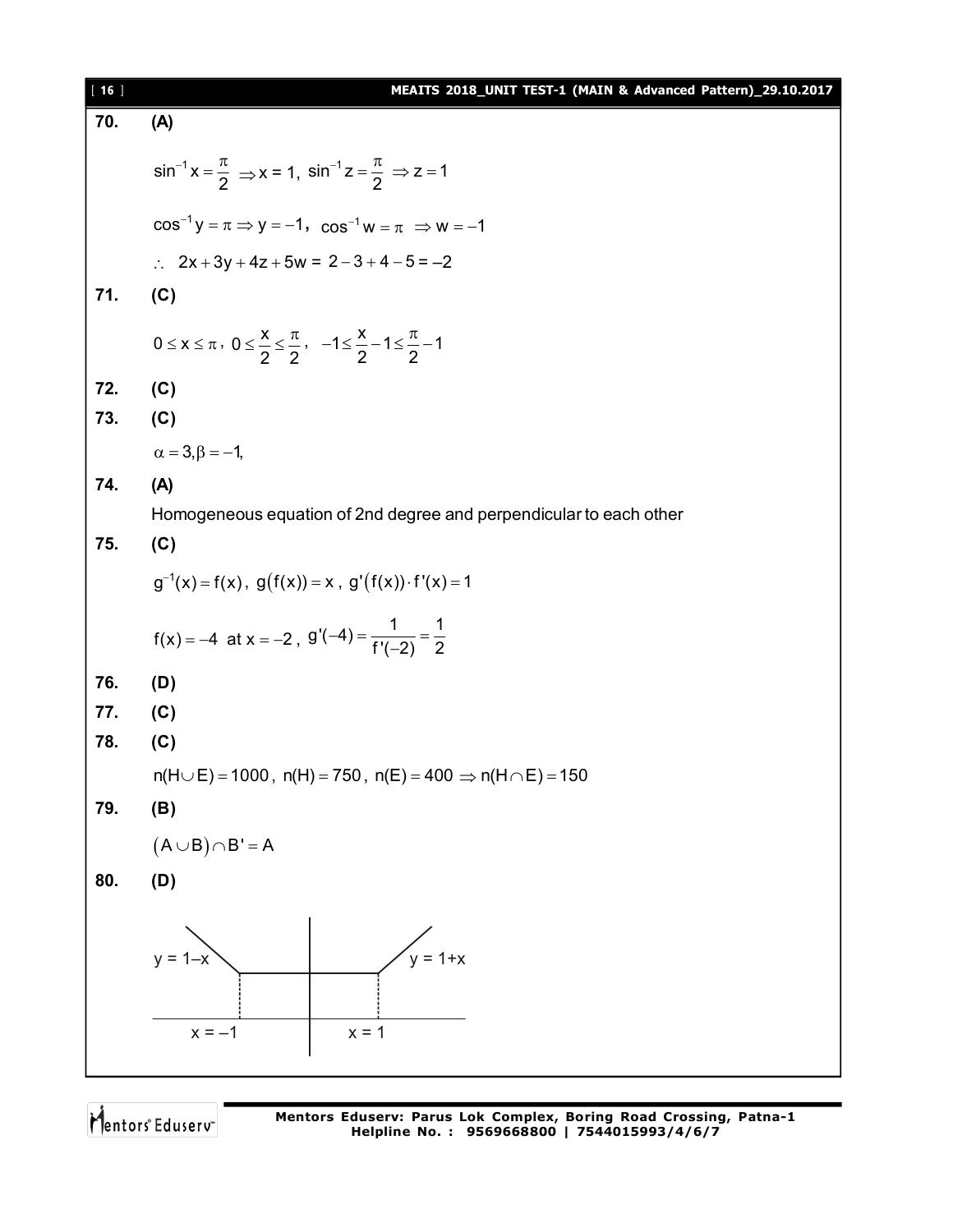#### **MEAITS 2018\_UNIT TEST-1 (MAIN & Advanced Pattern)\_29.10.2017** [ **17** ]

81. (A)  
\nA = 0, h<sup>2</sup> - ab = 0  
\n82. (C)  
\n
$$
f(x) = x^2 + x + 1, x \ne 1
$$
  
\n83. (A)  
\n84. (B)  
\n $\sin(cot^{-1}(x+1)) = \frac{1}{\sqrt{(x+1)^2 + 1}}$   
\n $\cos(\tan^{-1} x) = \frac{1}{\sqrt{x^2 + 1}}$   
\n85. (A)  
\n $y = f(x)$  is  
\n $\lim_{x \to 0} \frac{\sin(\pi \cos^2 x)}{x^2}$   
\n87. (A)  
\n $y = \sqrt{\sin x^2 + y} \Rightarrow y^2 - y = \sin x^2$   
\n $(2y-1)\frac{dy}{dx} = \cos x^2 \cdot 2x \Rightarrow \frac{dy}{dx}$  at  $x = \sqrt{\pi}, y = 0$  is  $-2\sqrt{\pi}$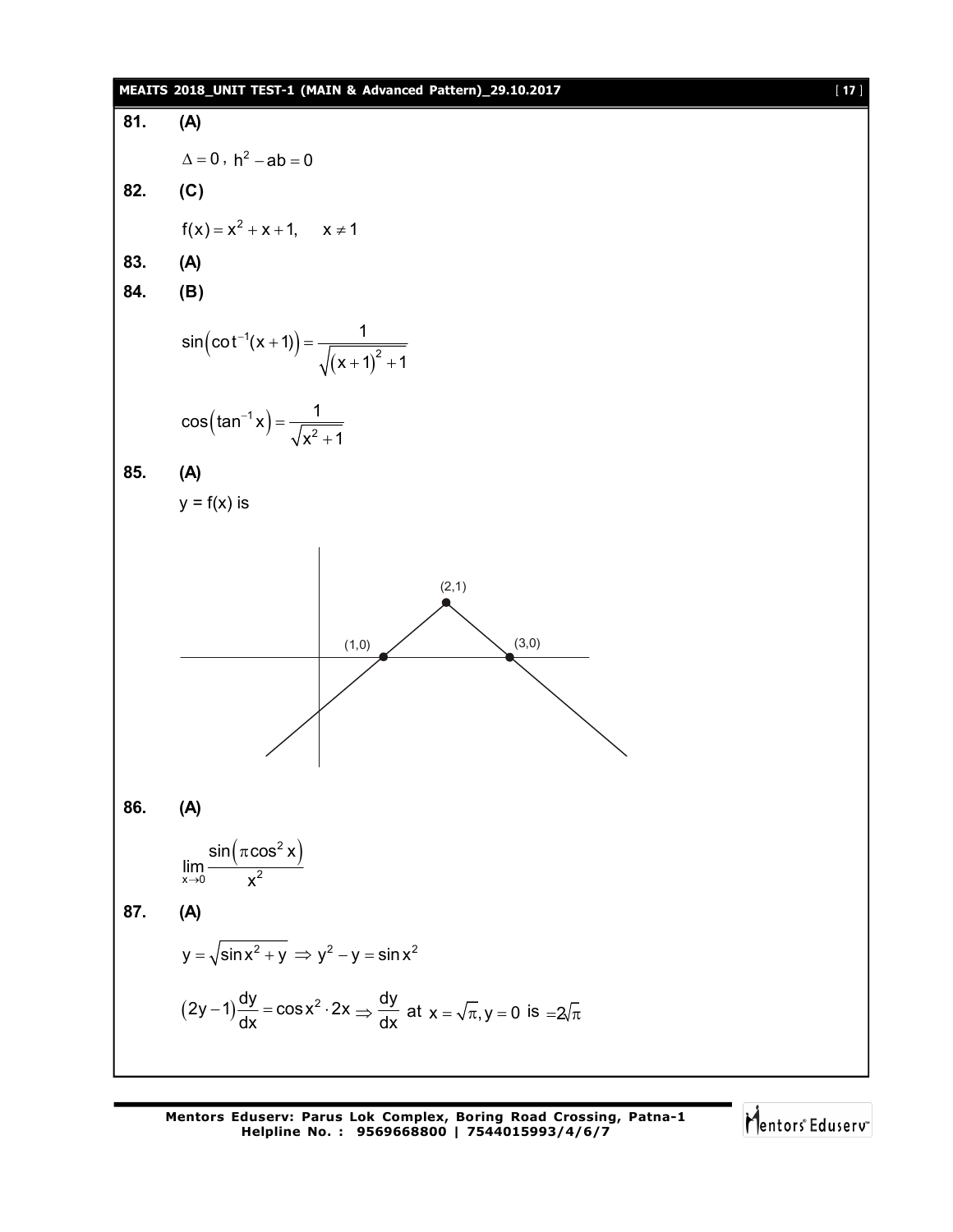| [18] | MEAITS 2018_UNIT TEST-1 (MAIN & Advanced Pattern)_29.10.2017                                                                 |
|------|------------------------------------------------------------------------------------------------------------------------------|
| 88.  | (C)                                                                                                                          |
|      | $-1 \leq \left\lfloor \frac{1}{2} \log_2 x \right\rfloor \leq 1 \Rightarrow -1 \leq \frac{1}{2} \log_2 x < 2$                |
|      | $\Rightarrow -2 \le \log_2 x < 4 \Rightarrow \frac{1}{4} \le x < 16$                                                         |
| 89.  | (D)                                                                                                                          |
|      | Put $x = -\frac{1}{t}$ , $x \rightarrow -\infty, t \rightarrow 0$                                                            |
|      | ∴ given limit is = $\lim_{t\to 0} \frac{e^{t^2}-1}{2\tan^{-1}\frac{1}{t^2}-\pi}$                                             |
|      | $\lim_{t\to 0}\frac{e^{t^2}-1}{2\left(\cot^{-1}t^2-\frac{\pi}{2}\right)}=\frac{e^{t^2}-1}{-2\cdot\tan^{-1}t^2}=-\frac{1}{2}$ |
| 90.  | (D)                                                                                                                          |
|      | graph of $y = f(x)$                                                                                                          |
|      |                                                                                                                              |
|      | graph of $y = f( x  - 2)$                                                                                                    |
|      |                                                                                                                              |
|      |                                                                                                                              |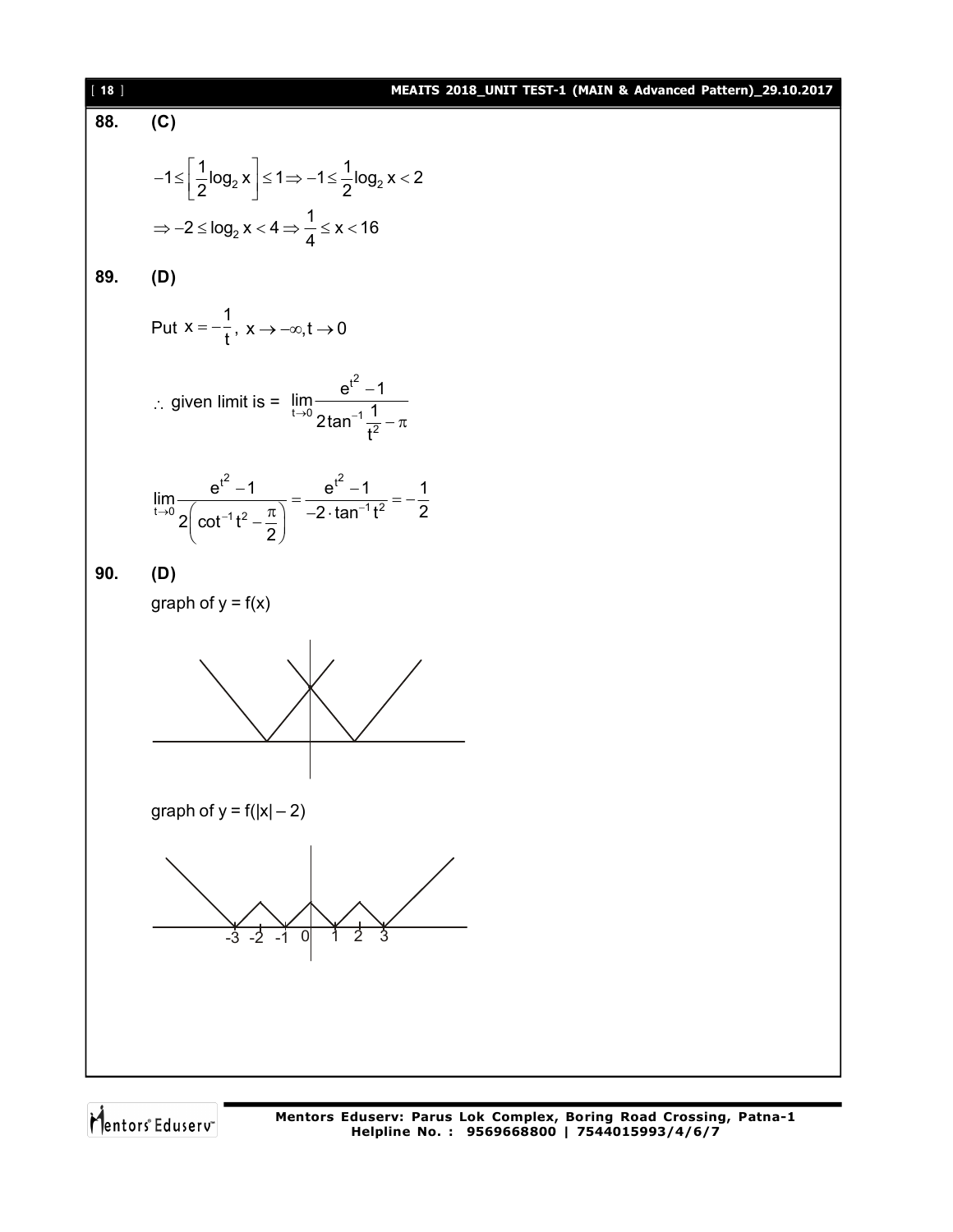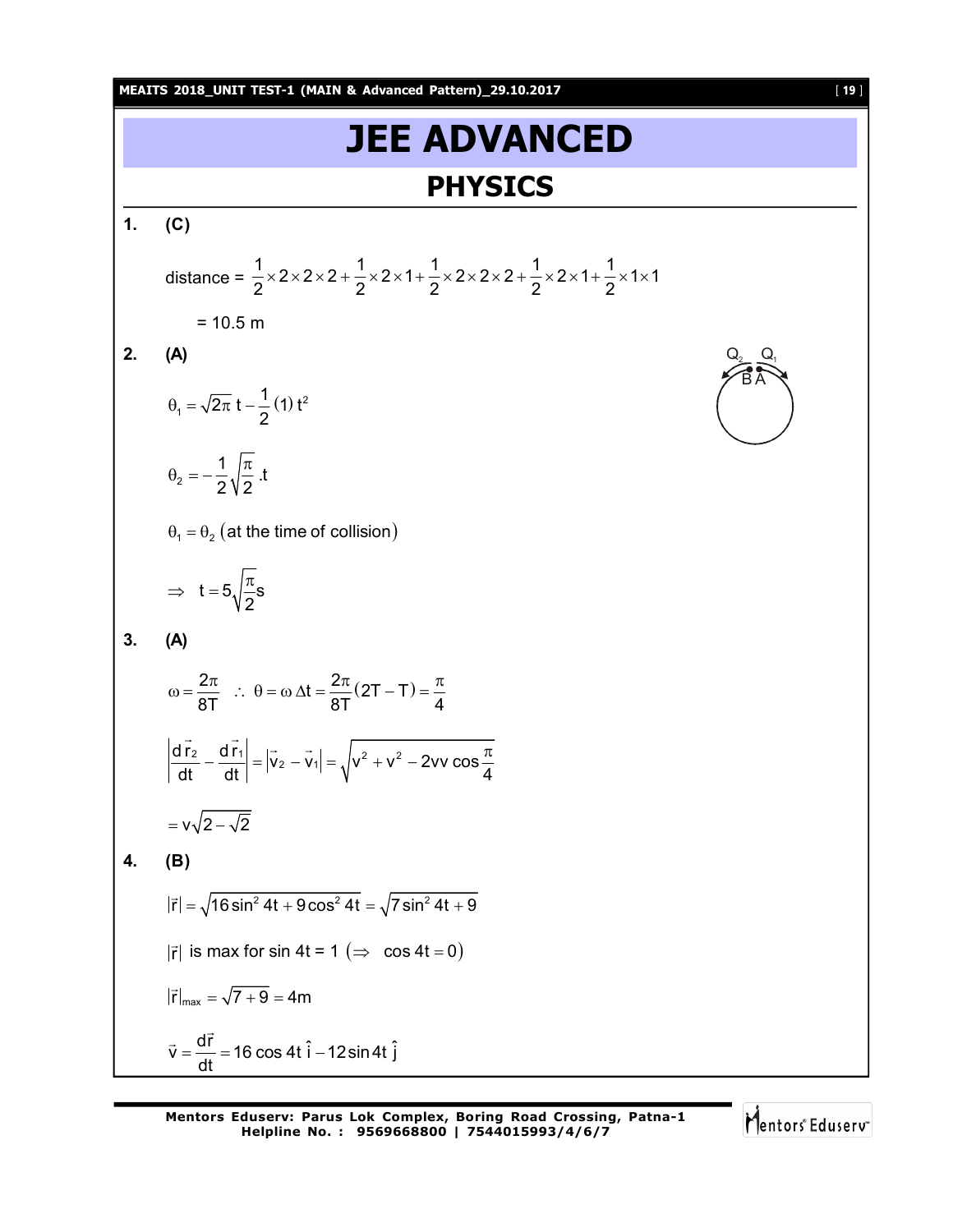| 1201                                                                                                                               | MLA is 2018 UNIT TEST-1 (MAINS Advanced Pattern). <sup>29.10,2017</sup> |
|------------------------------------------------------------------------------------------------------------------------------------|-------------------------------------------------------------------------|
| $w = \frac{v}{r} = \frac{\sqrt{16^2 \cos^2 4 \text{th} + 12 \sin^2 4t}}{4} = 3 \text{ rad/s}$ \n                                   |                                                                         |
| 5. (A)                                                                                                                             |                                                                         |
| $ \vec{V}_1  = 5$                                                                                                                  | $\vec{V}_1  = 5$                                                        |
| $tan \theta = 2$                                                                                                                   | $360^\circ - 20 \sqrt{0}$                                               |
| $ \vec{V}_1  = 5 cos 0 = \frac{1}{\sqrt{5}}$                                                                                       |                                                                         |
| $cos \theta = \frac{1}{\sqrt{5}}$                                                                                                  |                                                                         |
| $\vec{V}_1  = 5 cos 2\theta \hat{i} + 5 sin 2\theta \hat{j} = -3\hat{i} + 4\hat{j} m/s$                                            |                                                                         |
| 6. (C)                                                                                                                             |                                                                         |
| $T = 2\pi \sqrt{\frac{(\cos \theta)}{9 + a_0}} = \frac{2\pi}{5}$                                                                   |                                                                         |
| $= cos \theta = \frac{6}{25}$                                                                                                      |                                                                         |
| $T' cos \theta = mg + ma_0 \Rightarrow T' \frac{1 \times 10 + 1 \times 2}{6/25} = 50N$                                             |                                                                         |
| 7. (B)                                                                                                                             |                                                                         |
| Let the angle of initial velocity with the plane = θ                                                                               |                                                                         |
| $v_x = u_x + a_x t$                                                                                                                |                                                                         |
| $= 0 = 20 cos \theta - 5 \times \frac{2 \times 20 sin \theta}{10 \times cos 30^\circ} \Rightarrow tan \theta = \frac{\sqrt{3}}{2}$ |                                                                         |
| $\Rightarrow sin \theta = \frac{\sqrt{3}}{\sqrt{7}}$                                                                               |                                                                         |
| $cos \theta = \frac{$                                                                                                              |                                                                         |

Mentors<sup>®</sup> Eduserv<sup>®</sup>

**Mentors Eduserv: Parus Lok Complex, Boring Road Crossing, Patna-1 Helpline No. : 9569668800 | 7544015993/4/6/7**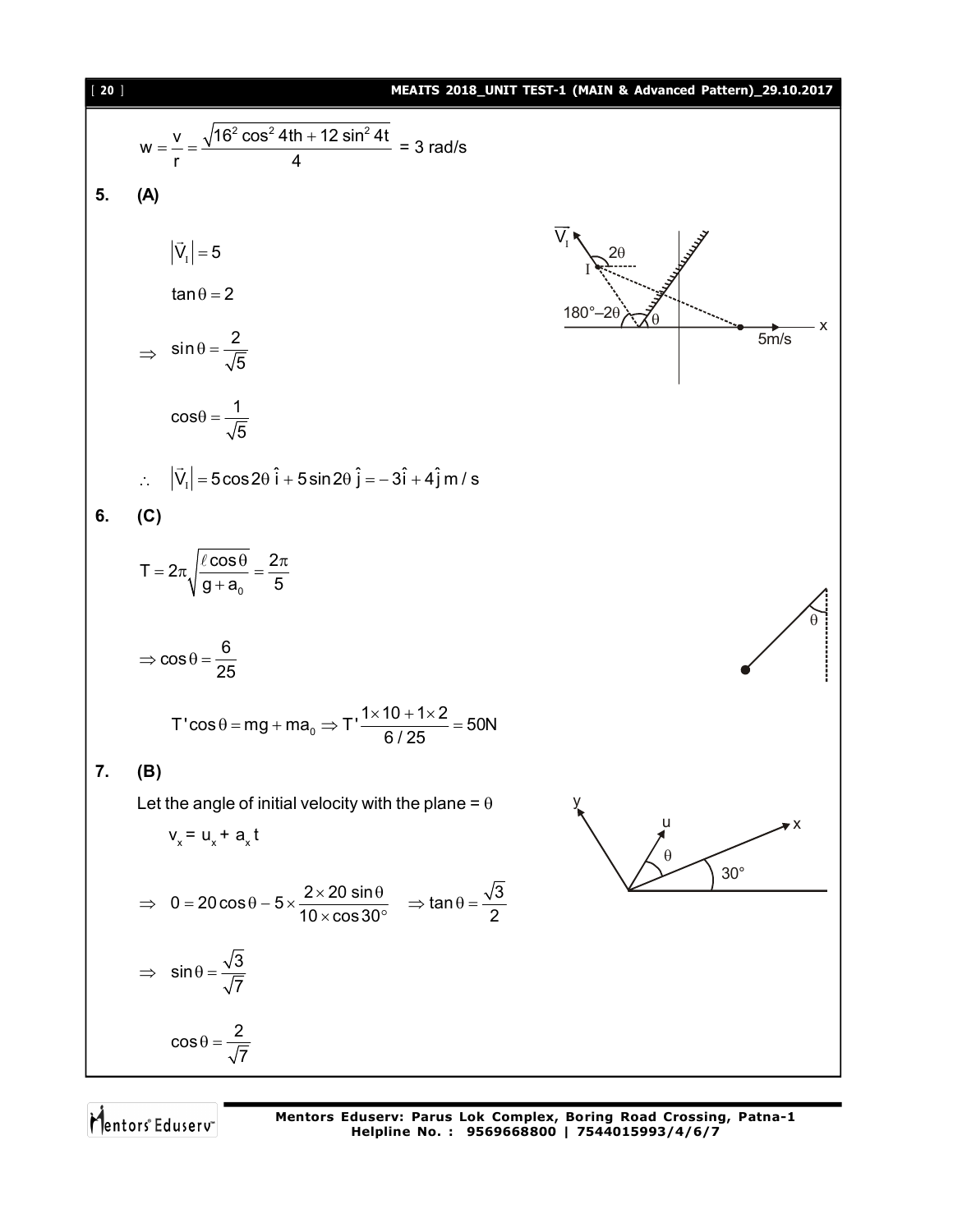#### **MEAITS 2018\_UNIT TEST-1 (MAIN & Advanced Pattern)\_29.10.2017** [ **21** ]

$$
v_x^2 = u_x^2 + 2a_x r
$$
  
\n⇒  $\theta = 20^2 \cos^2 \theta + 2(-5) r$   
\n⇒  $r = \frac{20^2 \times \frac{4}{7}}{10} = \frac{160}{7}$   
\n
$$
v_y^2 = 20^2 \sin^2 \theta + 2 \times a_y \times 0
$$
  
\n
$$
v_y = -20 \sin \theta
$$
  
\n $|\vec{v}| = v = |v_y| (\because v_x = 0)$   
\n $= 20 \sin \theta = 20 \times \sqrt{\frac{3}{7}}$   
\n $|\vec{r} \times \vec{v}| = rv$   
\n $= \frac{160}{7} \times 20 \sqrt{\frac{3}{7}}$   
\n $= \frac{3200\sqrt{3}}{7\sqrt{7}}$   
\n(B)  
\nWhen crossing xy plane, Z-coordinate = 0  
\n⇒ 2 sint = 0  
\n⇒ sint = 0  
\n⇒ cost = 1  
\n $\vec{v} = \frac{d\vec{r}}{dt} = 2 \cos t \hat{i} - 2 \sin t \hat{j} + 2 \cos t \hat{k}$   
\n $= 2\hat{i} + 2\hat{k}$   
\n∴ angle with the xy plane = tan<sup>-1</sup>( $\frac{2}{2}$ )  
\n= 45°

**8. (B)**

Mentors<sup>e</sup> Eduserv<sup>-</sup>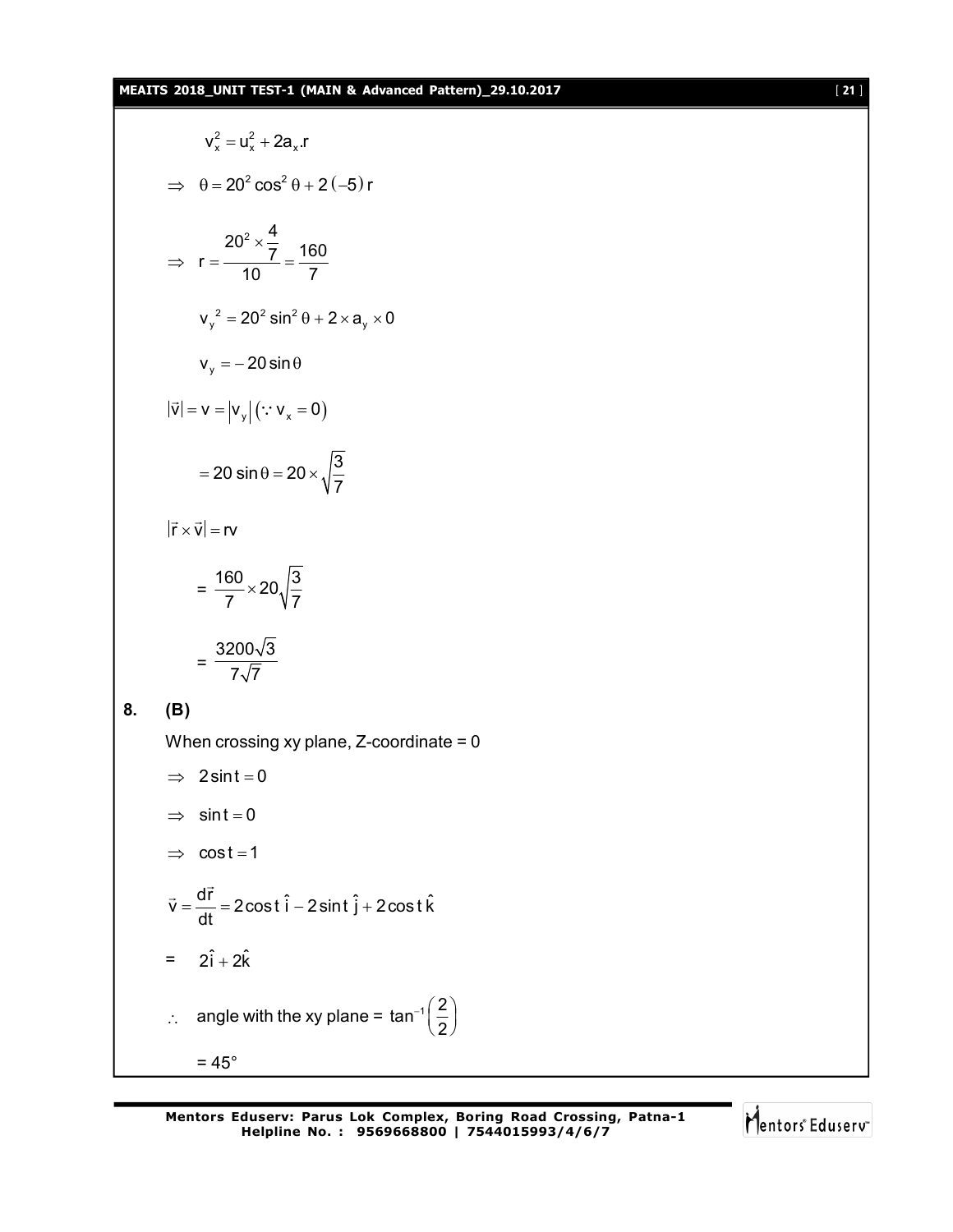| $[22]$ | MEAITS 2018_UNIT TEST-1 (MAIN & Advanced Pattern)_29.10.2017                                                                  |  |  |  |
|--------|-------------------------------------------------------------------------------------------------------------------------------|--|--|--|
| 9.     | (A)                                                                                                                           |  |  |  |
|        | $\frac{1}{v} - \frac{1}{-15} = \frac{1}{10}$ $\Rightarrow v = +30$<br>1cm/s                                                   |  |  |  |
|        | mmmmmmmmmmmmm<br>$V_{I_1} = \frac{V^2}{11^2} \times V_0 = \frac{30^2}{15^2} \times (-1) = -4 \text{cm/s}$ (wrt lens)<br>3cm/s |  |  |  |
|        | $V_{I_1} = -3$ cm / s wrt ground                                                                                              |  |  |  |
|        | $V_{I_2} = 1$ cm / s<br>$V_{I_2} = 1$ cm / s                                                                                  |  |  |  |
| 10.    | (D)                                                                                                                           |  |  |  |
|        | for right side prism :                                                                                                        |  |  |  |
|        | $\sqrt{\frac{3}{2}}$ sin 45° = 1sini <sub>2</sub><br>45)                                                                      |  |  |  |
|        | $\mu_1$<br>$\mu_{2}$<br>$\implies i_2 = 60^\circ$                                                                             |  |  |  |
|        | $\delta = i_1 + i_2 - A$                                                                                                      |  |  |  |
|        | $60^\circ = i_1 + 60^\circ - 90^\circ$                                                                                        |  |  |  |
|        | $\Rightarrow$ i <sub>1</sub> = 90°                                                                                            |  |  |  |
|        | for first prism : 1 sin 90° = $\mu_1$ sin 45°                                                                                 |  |  |  |
|        | $\Rightarrow$ $\mu_1 = \sqrt{2}$                                                                                              |  |  |  |
|        | $\therefore$ time = $\frac{d}{v_1} + \frac{d}{v_2}$                                                                           |  |  |  |
|        | $=\frac{d}{c/\mu_1}+\frac{d}{c/\mu_2}=\frac{2d+\sqrt{3}d}{\sqrt{2}c}$                                                         |  |  |  |
| 11.    | $(A)$ $(C)$                                                                                                                   |  |  |  |
|        | $a_c = \frac{v^2}{r} = 2t \implies v = \sqrt{2rt} \implies \int_0^{2\pi} ds = \int_0^t \sqrt{2rt} dt \implies t = 3s$         |  |  |  |
|        | $\therefore$ (A) is correct                                                                                                   |  |  |  |
|        | at $t = 2s$                                                                                                                   |  |  |  |
|        | $a_c = 2t = 2 \times 2 = 4$ m/s <sup>2</sup>                                                                                  |  |  |  |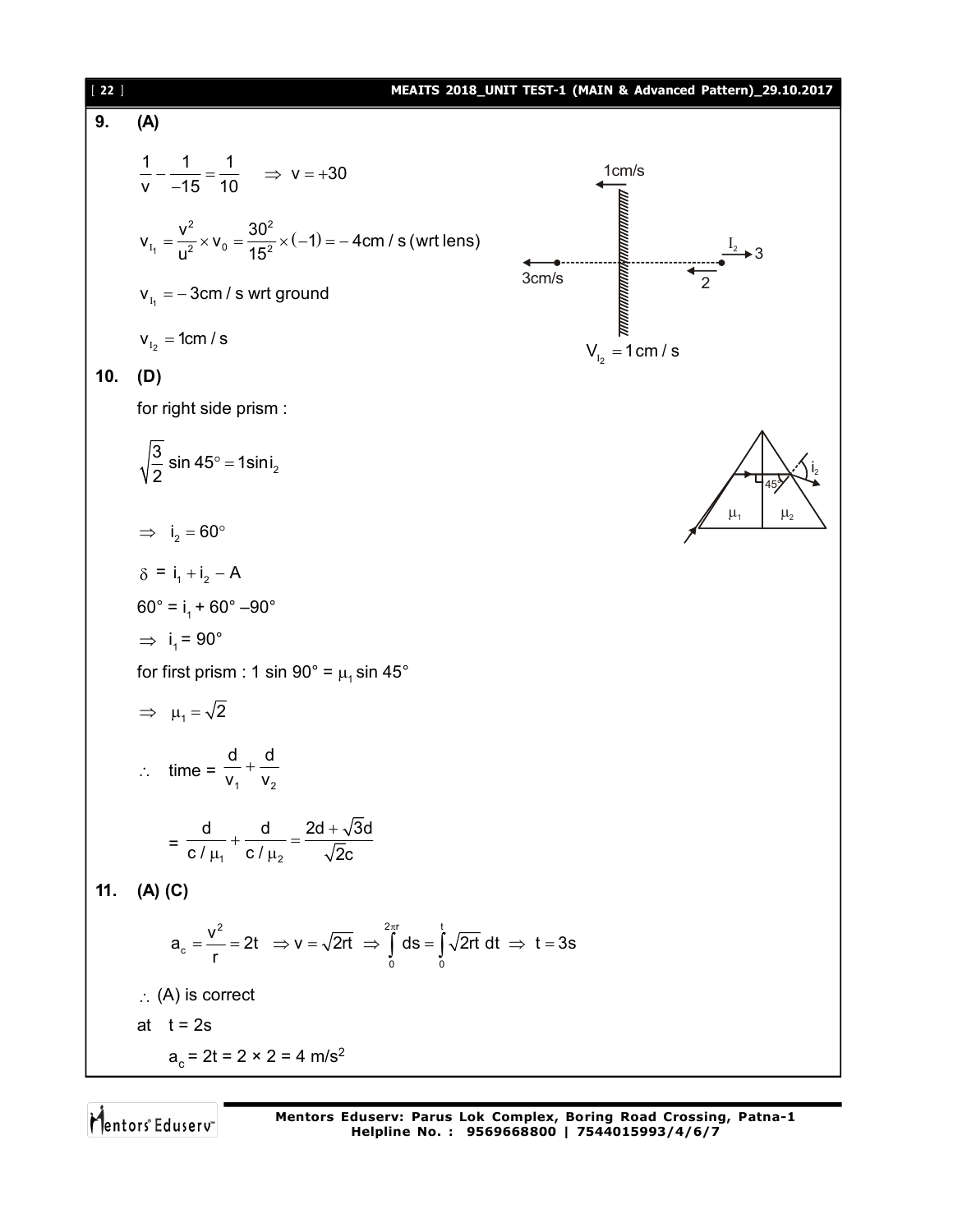**MEAITS 2018\_UNIT TEST-1 (MAIN & Advanced Pattern)\_29.10.2017** [ **23** ]

$$
v = \sqrt{vt} = \sqrt{\frac{2.6}{\pi^2}} t = \frac{\sqrt{12t}}{\pi}
$$
  

$$
\Rightarrow a_{\tau} = \frac{dv}{dt} = \sqrt{2r} \times \frac{1}{2\sqrt{t}} = \frac{1}{\pi} \sqrt{\frac{3}{2}} m/s^2
$$
  

$$
a = \sqrt{a_{c}^2 + a_{\tau}^2} = \sqrt{16 + \frac{3}{2\pi^2}} m/s^2
$$

 $\therefore$  B is wrong

Speed of the particle increases with time, so second round will take less time than the first round.

 $\therefore$  C is correct

**12. (A), (B), (C), (D)**

for collision to happen,

10 m/s  
\nu<sub>x</sub> = u<sub>A</sub> = 10m/s  
\nfor A:  
\n
$$
\begin{array}{ccc}\n&1\\
\end{array}
$$
\nA  
\n
$$
\begin{array}{ccc}\n&1\\
5m, 5 = 0 + \frac{1}{2}(10)t^2\n\end{array}
$$
\n⇒ t = 1s = time of collision → (B)  
\nfor B  
\n
$$
\begin{array}{ccc}\n&1\\
15m, 15 = u_y \times 1 + \frac{1}{2}(-10)t^2\n\end{array}
$$
\n⇒ u<sub>y</sub> = 20 m/s  
\n∴ u =  $\sqrt{10^2 + 20^2} = 10\sqrt{5}$  m/s → (D)  
\nHorizontal disp = 10 × 1 = 10m  
\n∴ dist from base =  $\sqrt{10^2 + 15^2} = 5\sqrt{3}$  m → (A)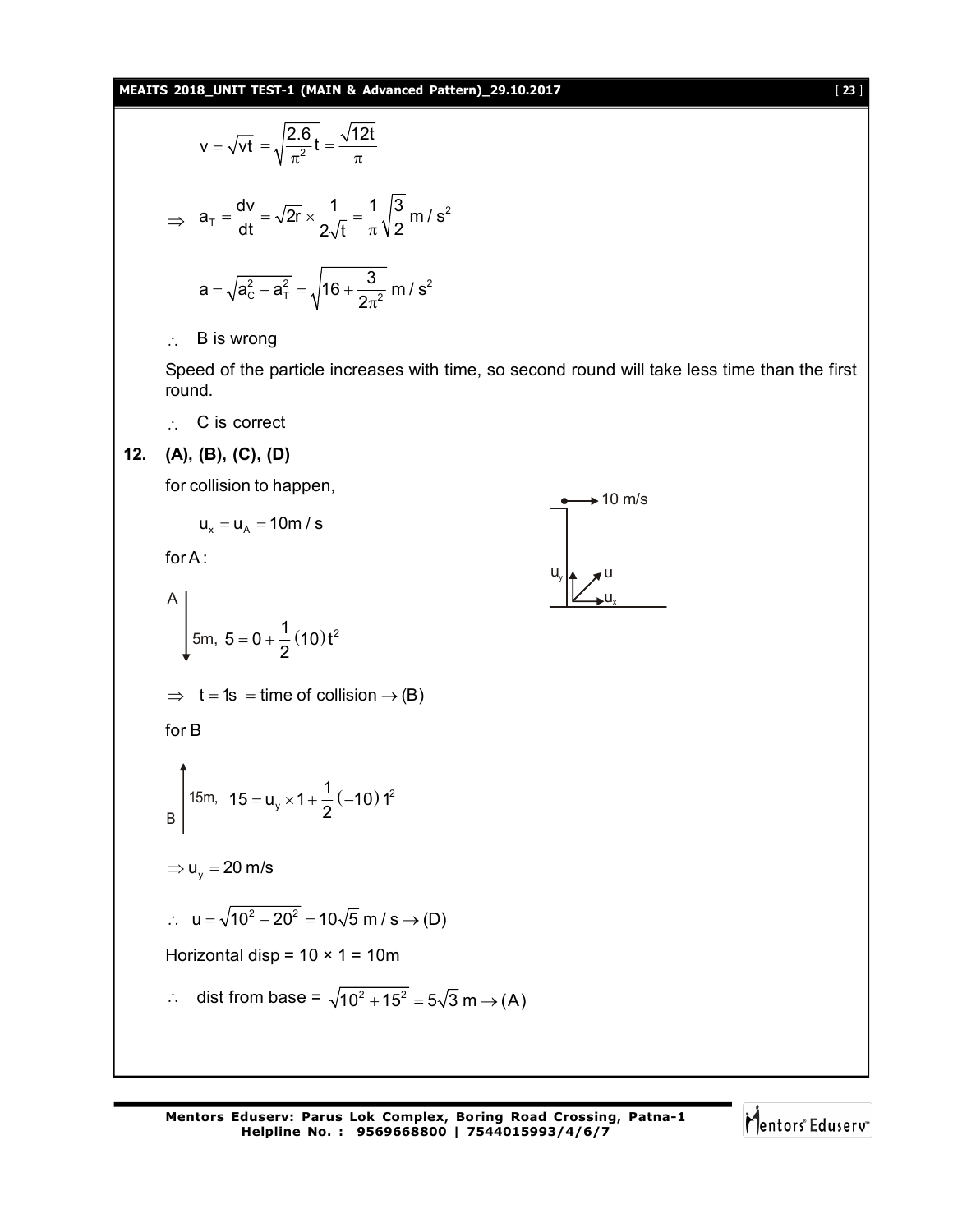[ **24** ] **MEAITS 2018\_UNIT TEST-1 (MAIN & Advanced Pattern)\_29.10.2017** at  $t = 1$ s,  $\wedge$  10 10  $v_y = 0 + 10 \times 1 = 10$ B  $\triangle$  10 10  $v_y = 20 - 10 \times 1 = 10$  $\therefore$  Vel of approach = 10 + 10 = 20 m / s  $\rightarrow$  (C) **13. (A), (D)**  $\frac{1}{2}$  mu<sup>2</sup> + mg.2 $\ell = \frac{1}{2}$  mv<sup>2</sup>  $\frac{1}{2}$ mu<sup>2</sup> + mg.2 $\ell = \frac{1}{2}$ mv<sup>2</sup> ......(i) u v mg  $T<sub>2</sub>$  $\mathsf{T}_\mathsf{1}$ mg 2 1  $\frac{T_2}{T}$  = 4 T ...(ii) 2  $T_2 - mg = \frac{mv}{a}$  $\ell$ ...(iii) 2  $T_1 + mg = \frac{mu}{a}$  $\ell$ ..(iv) Solving above equeation :  $u = \sqrt{3g\ell}$ ,  $v = \sqrt{7g\ell}$  $T_1 = 2mg$ ,  $T_2 = 8mg$ **14. (A), (C)** The object should lie at the focus or at the centre of curvature of both the mirrors. So  $d = 10 + 10 = 20$  cm or  $d = 20 + 20 = 40$  cm **15. (A, B, C, D)**  $y = kx^2 = x^2$ y x  $\frac{dy}{dx}$  = 2x = tan  $\theta$  =  $\frac{v}{x}$  $\mathsf{d} \mathsf{x}$  v  $=2x = tan \theta =$ v<br>Av  $\theta$  $(1, 1)$ y x v  $2 \times 1 = 2$ v  $\Rightarrow$   $\frac{y}{x}$  = 2 × 1 = 2  $\Rightarrow v_y = 4m/s$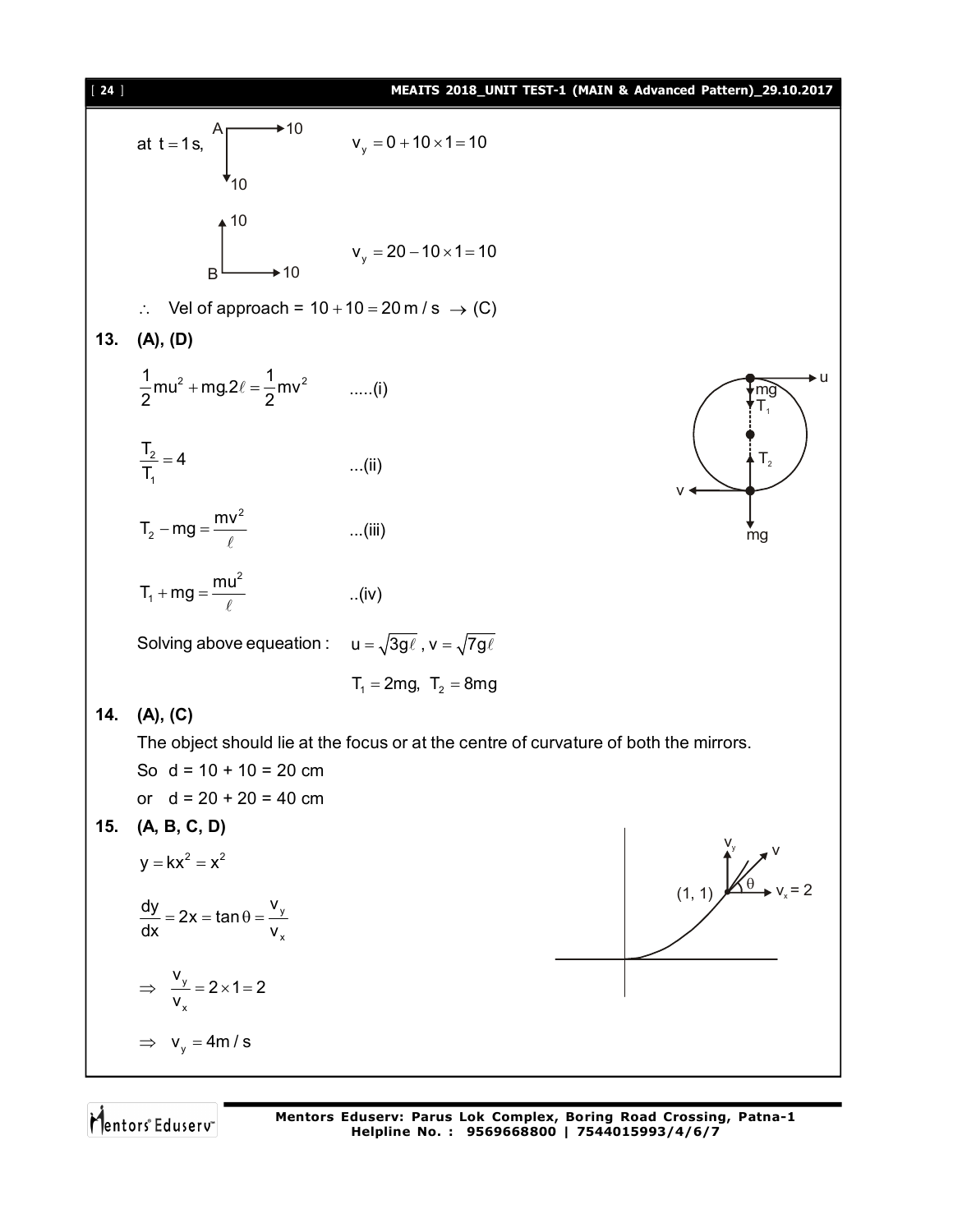#### **MEAITS 2018\_UNIT TEST-1 (MAIN & Advanced Pattern)\_29.10.2017** [ **25** ]

$$
v = \sqrt{2^2 + 4^2} = 2\sqrt{5} \text{ m/s} \qquad \dots (D)
$$
  
\n
$$
v_x = \text{const } \Rightarrow a_x = 0 \qquad \dots a = a_y = \frac{dv_y}{dt} = \frac{d}{dt}(2x \times v_x) = 2v_x \times \frac{dx}{dt}
$$
  
\n
$$
= 2v_x^2 = 8m/s^2 \qquad \dots (A)
$$
  
\n
$$
a_T = a \sin\theta = 8 \times \frac{2}{\sqrt{5}} = \frac{16}{\sqrt{5}} \qquad \dots (B)
$$
  
\n
$$
a_n = a \cos\theta = 8 \times \frac{1}{\sqrt{5}} = \frac{8}{\sqrt{5}} = \frac{v^2}{r}
$$
  
\n
$$
\Rightarrow r = \frac{v^2 \times \sqrt{5}}{8} = \frac{20 \times \sqrt{5}}{8} = \frac{5\sqrt{5}}{2} \text{ m}. \qquad \dots (C)
$$
  
\n16. (4)  
\nFor lens + mirror + lens system :  
\n
$$
\frac{1}{v} - \frac{1}{10} = \frac{1}{10} \Rightarrow v = \infty \Rightarrow \text{ light rays incident normally on the mirror. So final image is formed at the object itself.\nFor lens + water lens + mirror + water lens + lens system :\n
$$
\frac{1}{10} = (1.5 - 1)(\frac{1}{R} - \frac{1}{-R}) \Rightarrow R = 10 \text{ cm}
$$
  
\n
$$
\frac{1}{t_2} = (\frac{4}{3} - 1)(\frac{1}{-10} - \frac{1}{\infty}) = -\frac{1}{30}
$$
  
\n
$$
t_2 = -30 \text{ cm}
$$
  
\n
$$
t_3 = \infty
$$
  
\n
$$
\therefore P_{eq} = 2P_1 + 2P_2 + P_3 = 2 \times \frac{1}{10} + 2 \times \frac{-1}{30} + \frac{1}{\infty} = \frac{4}{30}
$$
  
\n
$$
\therefore I_{eq} = -\frac{15}{2} \text{ cm}
$$
$$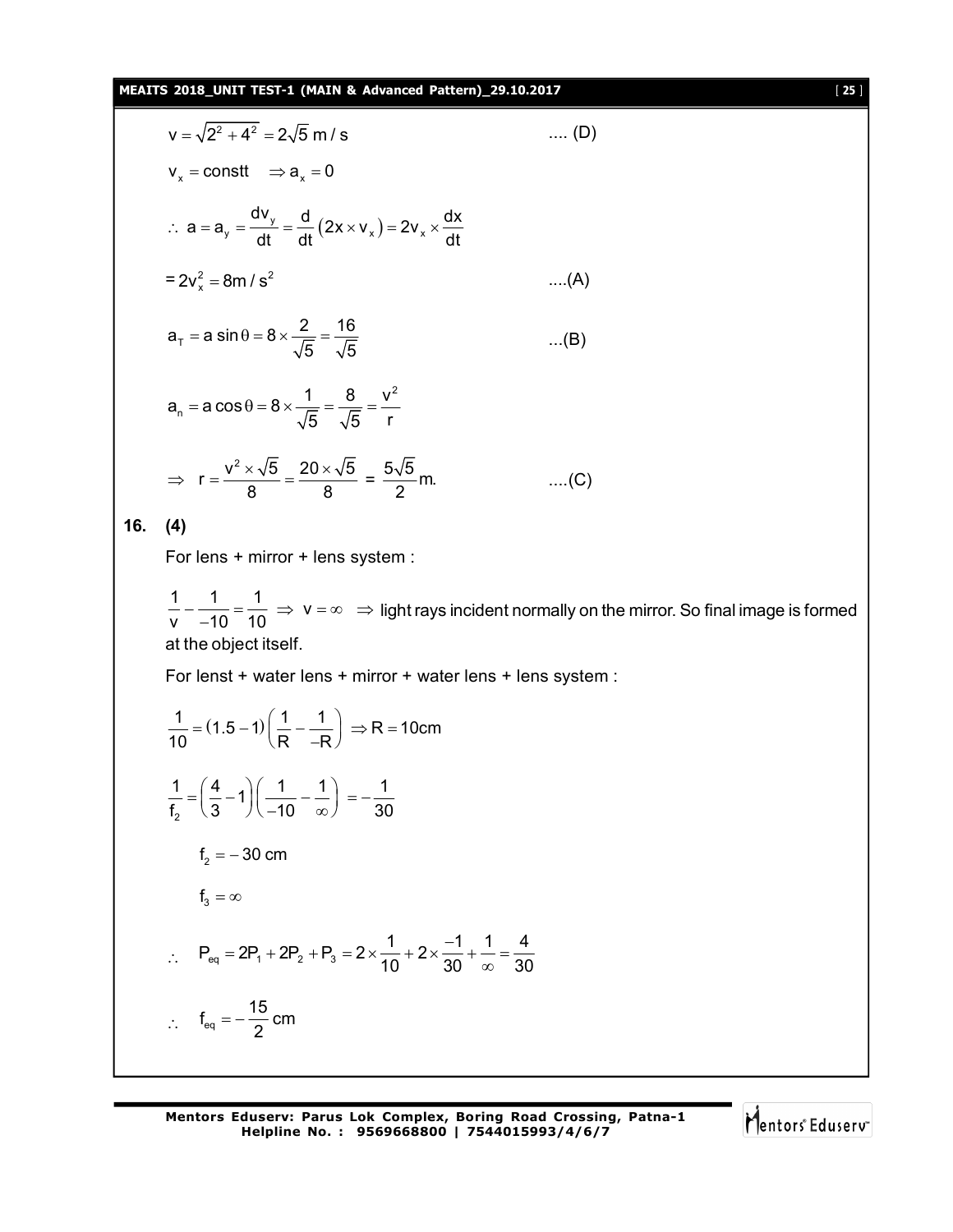[ **26** ] **MEAITS 2018\_UNIT TEST-1 (MAIN & Advanced Pattern)\_29.10.2017**

 $\frac{1}{1} + \frac{1}{10} = \frac{1}{15(0)} \Rightarrow v = -30$ cm  $v$   $-10$   $-15/2$  $+\frac{1}{10} = \frac{1}{15}$   $\Rightarrow$   $V = -3$  $-10$   $-1$  $\therefore$  dist between two images = 30 – 10  $= 20$  cm  $= 5 \times 4$  cm  $\therefore$  n = 4 **17. (2)**  $(\mu_{5} - 1)$ 5 1  $f' = f \frac{(f - 6)(f - f)}{f} = 40$  cm  $\mu_{5}$  – 1)  $\mu_{\ell}$  $= f \frac{(r \cdot 5)^{r \cdot \ell}}{r \cdot \ell} = 4$  $\mu_5 - \mu_\ell$  $\ell$  $\ell$  $\frac{1}{1} - \frac{1}{200} = \frac{1}{10}$   $\Rightarrow$  r + 120cm (below mirror) v 60 40  $-\frac{1}{20} = \frac{1}{10} \Rightarrow r + 1$  $\overline{\phantom{0}}$ image formed by mirror = 120 cm upward. again for lens :  $\frac{1}{1} - \frac{1}{100} = \frac{1}{10} \Rightarrow v = -30$ v 120 40  $-\frac{1}{100} = \frac{1}{10}$   $\Rightarrow$  V = --120 -4 1  $v_{I_1} = 1$ cm / s  $\times \left(\frac{120}{20}\right)^2 = 4$ cm / s  $T_1$  –  $\sim$  101173 $\sim$  60 = 1cm / s  $\times \left(\frac{120}{60}\right)^2$  = 4 2  $v_{I_2} = -4 \text{cm} / \text{s} \times \left(\frac{30}{100}\right)^2 = -\frac{1}{4} \text{cm} / \text{s}$  $I_2$  – Form  $3 \times (120)$  – 4  $=-4$ cm / s  $\times \left(\frac{30}{120}\right)^2 = -\frac{1}{2}$ Velocity of image observed by observer  $=-\frac{1}{4} \times \frac{1}{4(2)} = \frac{-3}{46}$  cm / s 4 4/3 16  $-\frac{1}{4} \times \frac{1}{440} = \frac{-}{4}$  $=\frac{3}{46}$  cm / s =  $\frac{3}{8}$  $16$   $8 \times n$  $=$  $\times$  $\Rightarrow$  n = 2 **18. (7)**  $(1.5-1)\left(\frac{1}{20}-\frac{1}{20}\right)=\frac{1}{20} \Rightarrow f_1$ 1  $\frac{1}{2}$  = (1.5 – 1)  $\left(\frac{1}{22} - \frac{1}{20}\right) = \frac{1}{20}$   $\Rightarrow$  f<sub>1</sub> = 20cm  $f_1$  (20 -20) 20  $= (1.5-1)\left(\frac{1}{20} - \frac{1}{-20}\right) = \frac{1}{20} \Rightarrow f_1 = 2$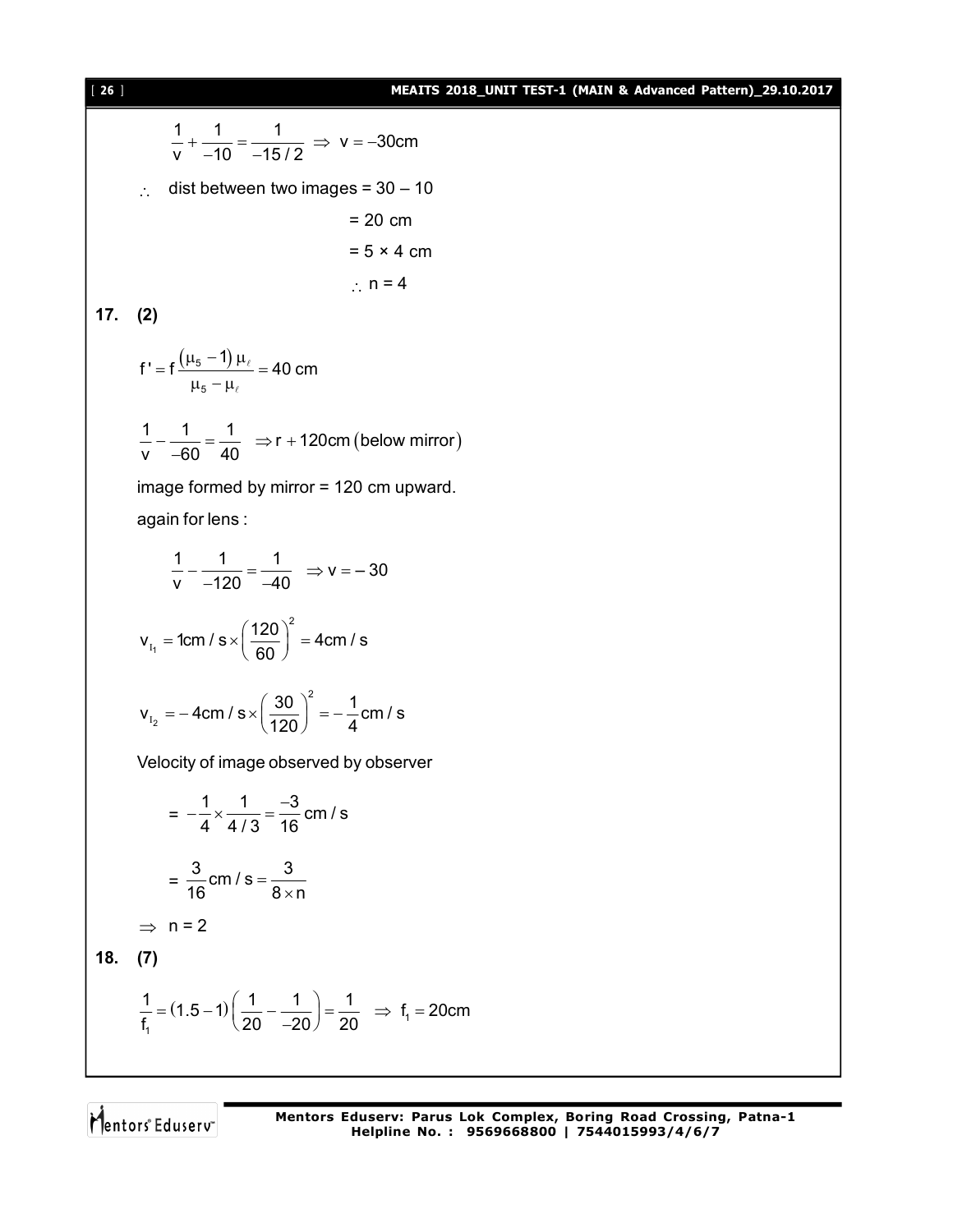#### **MEAITS 2018\_UNIT TEST-1 (MAIN & Advanced Pattern)\_29.10.2017** [ **27** ]

$$
\frac{1}{t_{eq}} = \frac{1}{t_1} + \frac{1}{t_2} = (2 - 1) \left(\frac{1}{20}\right) + (3 - 1) \left(\frac{1}{20}\right) = \frac{3}{20}
$$
\n
$$
\Rightarrow t_{eq} = \frac{20}{3} \text{ cm (for the lower half)}
$$
\nfor upper half :  
\n
$$
\frac{1}{v_1} - \frac{1}{-30} = \frac{1}{20} \Rightarrow v_1 = +60
$$
\n
$$
v_{v_1} = \left(\frac{60}{30}\right)^2 \times 7 = 28 \text{ cm/s}
$$
\nfor the lower half :  
\n
$$
\frac{1}{v_2} - \frac{1}{-30} = \frac{1}{t_{eq}} = \frac{3}{20} \Rightarrow v_2 = \frac{60}{7}
$$
\n
$$
\therefore \quad v_{v_2} = \frac{(60/7)^2}{(30)^2} \times 7 = \frac{4}{7} \text{ cm/s}
$$
\n
$$
\therefore \quad \frac{v_{v_1}}{v_{v_2}} = \frac{28}{4/7} = 7^2 = n^2
$$
\n
$$
\Rightarrow n = 7
$$
\n19. (4)  
\nAt t = 2s  
\n
$$
\vec{v}_A = \vec{u}_A + \vec{b}_A \times 2 = 6\hat{i} + 7\hat{j} + 9\hat{k} \text{ m/s}
$$
\n
$$
\vec{r}_A = (\hat{i} + 2\hat{j} + \hat{k}) + \vec{u}_A + \frac{1}{2}\vec{a}_I^2 = 9\hat{i}_A + 12\hat{j}_B + 11\hat{k} \text{ m}
$$
\n
$$
\vec{v}_B = \vec{u}_B + \vec{a}_B \times 2 = 5\hat{i}_A + 10\hat{k} \text{ m/s}
$$
\n
$$
\vec{r}_B = 2\hat{i} + \vec{u} + \frac{1}{2}\vec{a}_I^2 = 8\hat{i}_B + 8\hat{j}_B + 4\hat{k} \text{ m}
$$
\n
$$
\vec{r}_{AB} = \hat{i}_B + \vec{u}_B \times 2 = 5\hat{i}_B + 12\hat{j}_B + 4\hat{k} \text{ m}
$$
\n
$$
\vec{r}_{AB} = \hat{i}_
$$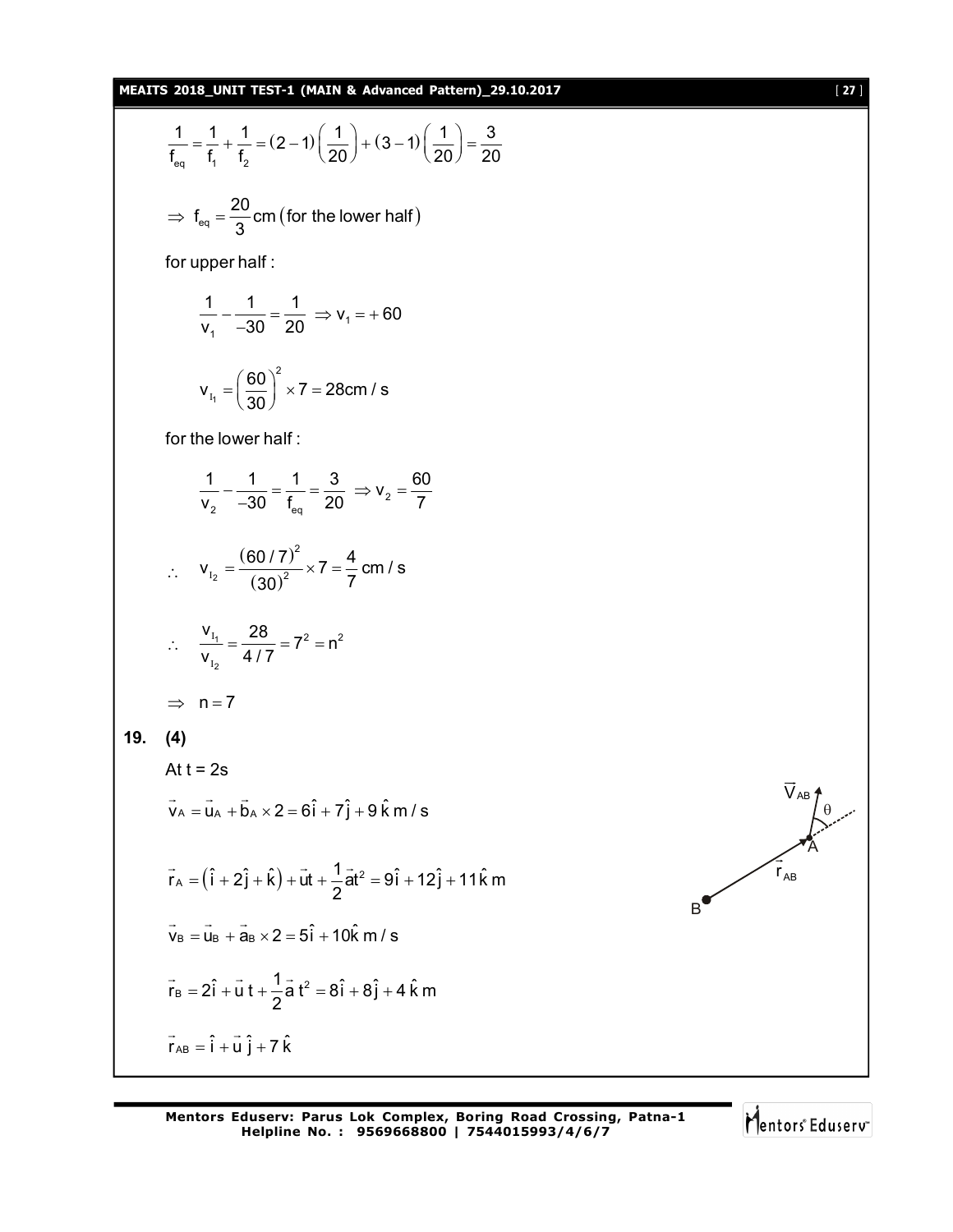| $[ 28 ]$ |                                                                                                                                           | MEAITS 2018_UNIT TEST-1 (MAIN & Advanced Pattern)_29.10.2017 |
|----------|-------------------------------------------------------------------------------------------------------------------------------------------|--------------------------------------------------------------|
|          | $\overrightarrow{V}_{AB} = \overrightarrow{V_A} - \overrightarrow{V_B} = \hat{i} + 7\hat{j} - \hat{k}$ m / s                              |                                                              |
|          | $\omega = \frac{v_{AB} \sin \theta}{\left \overrightarrow{r_{AB}}\right }$                                                                |                                                              |
|          | $=\frac{v \sin \theta}{r}$                                                                                                                |                                                              |
|          | $=\frac{rv\sin\theta}{r^2}=\frac{ \vec{r}\times\vec{v} }{r^2}$                                                                            |                                                              |
|          | $=\frac{\sqrt{2882}}{4356}=\frac{\sqrt{2882}}{1089\times n}$                                                                              |                                                              |
|          | $\therefore$ n = 4                                                                                                                        |                                                              |
| 20.      | (6)                                                                                                                                       |                                                              |
|          | $\frac{\mu}{\infty} - \frac{1}{-20} = \frac{\mu - 1}{10}$                                                                                 | $-20$                                                        |
|          | $\Rightarrow \mu = \frac{3}{2}$                                                                                                           |                                                              |
|          | $=\frac{6}{4}=\frac{n}{4}$                                                                                                                |                                                              |
|          | $\therefore$ n = 6                                                                                                                        |                                                              |
|          | <b>CHEMISTRY</b>                                                                                                                          |                                                              |
| 21.      | (B)                                                                                                                                       |                                                              |
|          | $N_{mix} = \frac{(250 \times 3) + (750 \times 1)}{250 + 750} = \frac{750 + 750}{1000} = 1.5N$<br>: Volume strength = $(1.5)(5.6) = 8.4$ V |                                                              |
|          |                                                                                                                                           |                                                              |
| 22.      | (C)<br>$\rm_{COOH}^{1}$<br>Ethynyl                                                                                                        |                                                              |
|          |                                                                                                                                           |                                                              |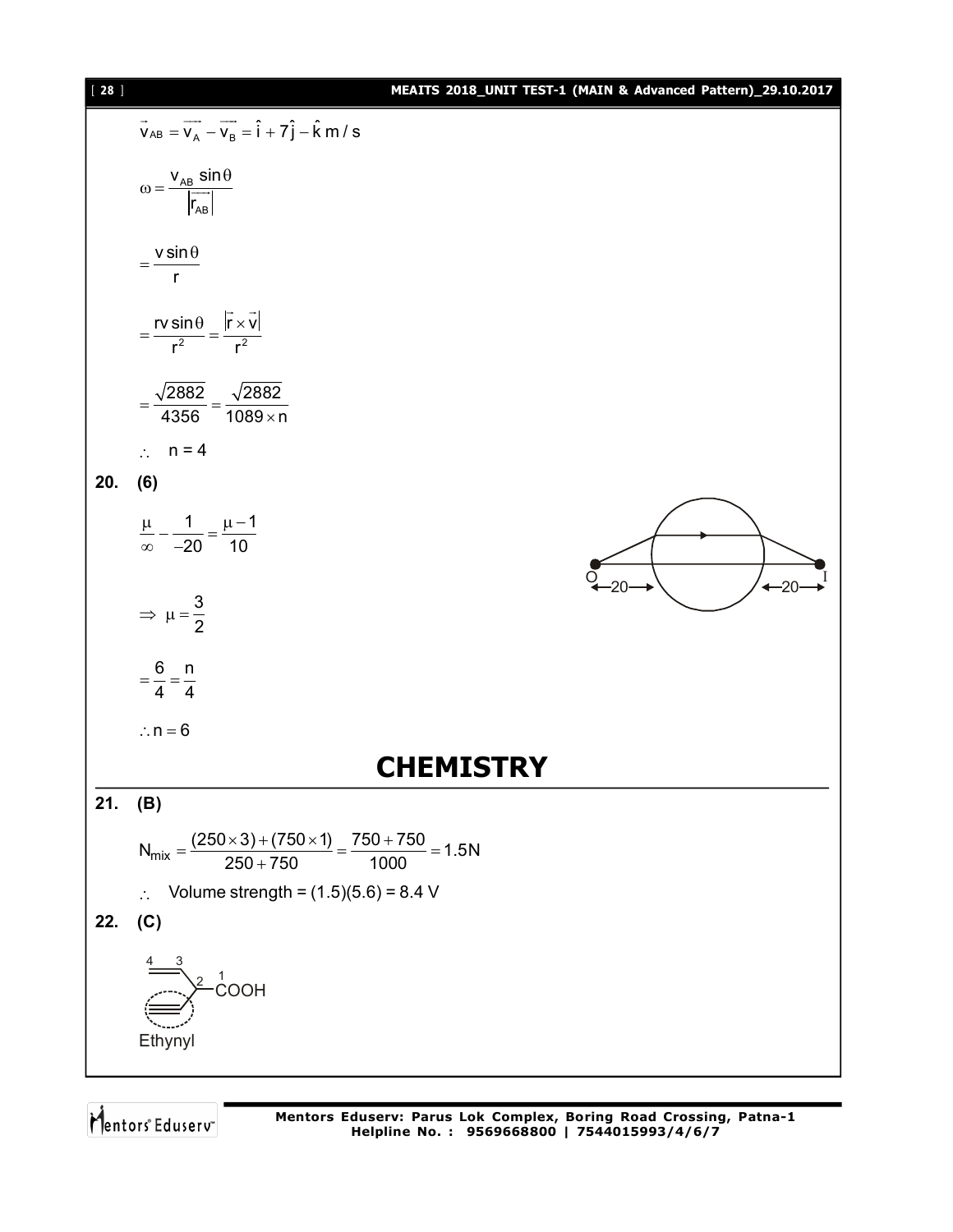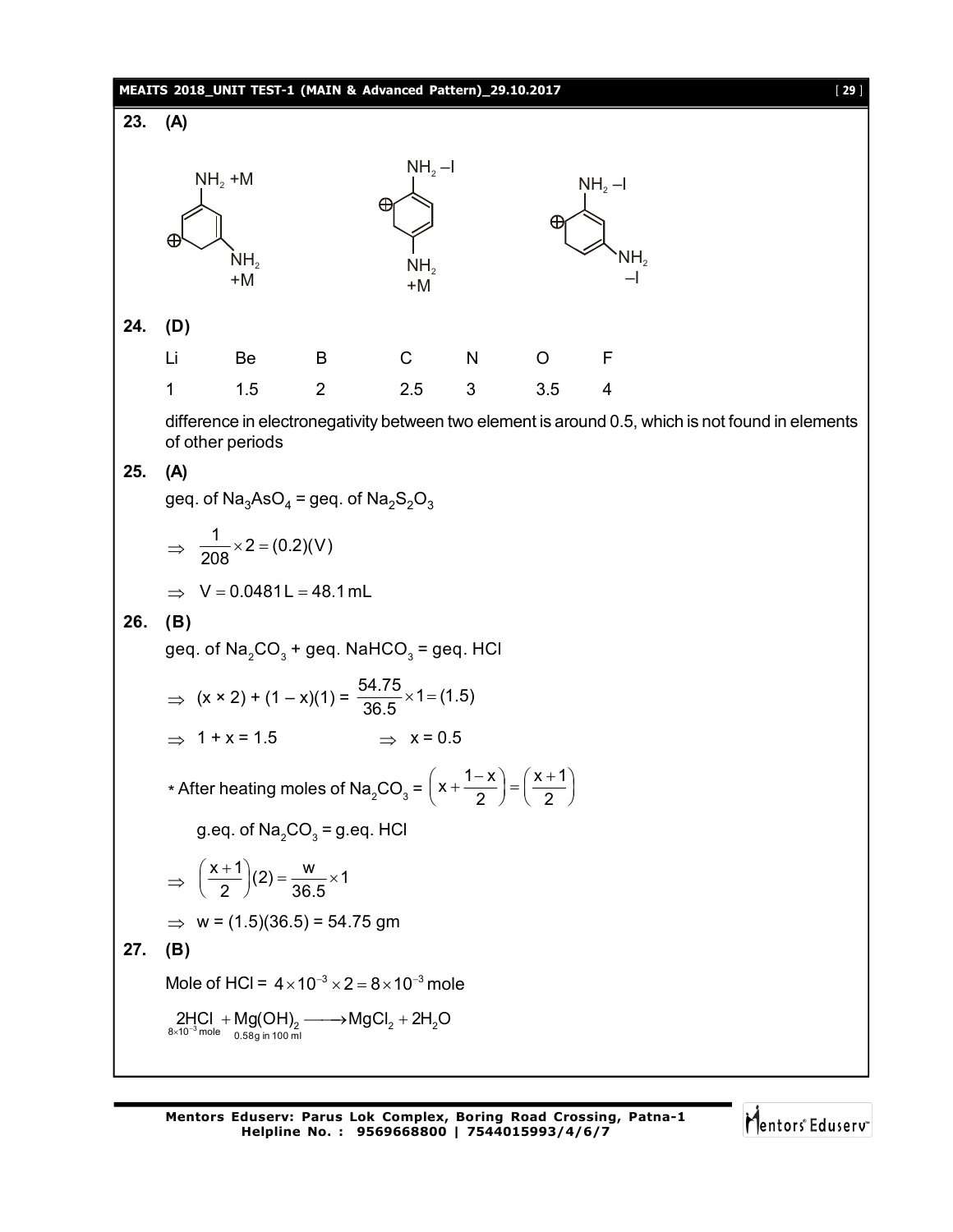#### [ **30** ] **MEAITS 2018\_UNIT TEST-1 (MAIN & Advanced Pattern)\_29.10.2017**



### **28. (C)**



#### **29. (A)**

Biggest jump among consecutive IP value is observed after removal of 4th electron (ie IP<sub>4</sub>), hence element is carbon.

#### **30. (B)**

Total number of contributing structure = alpha hydrogen

#### **31. (C,D)**

He has highest ionisation potential in periodic table. Electron gain enthalpy of nitrogen is less, because of its stable half filled configuration.

#### **32. (A,C)**

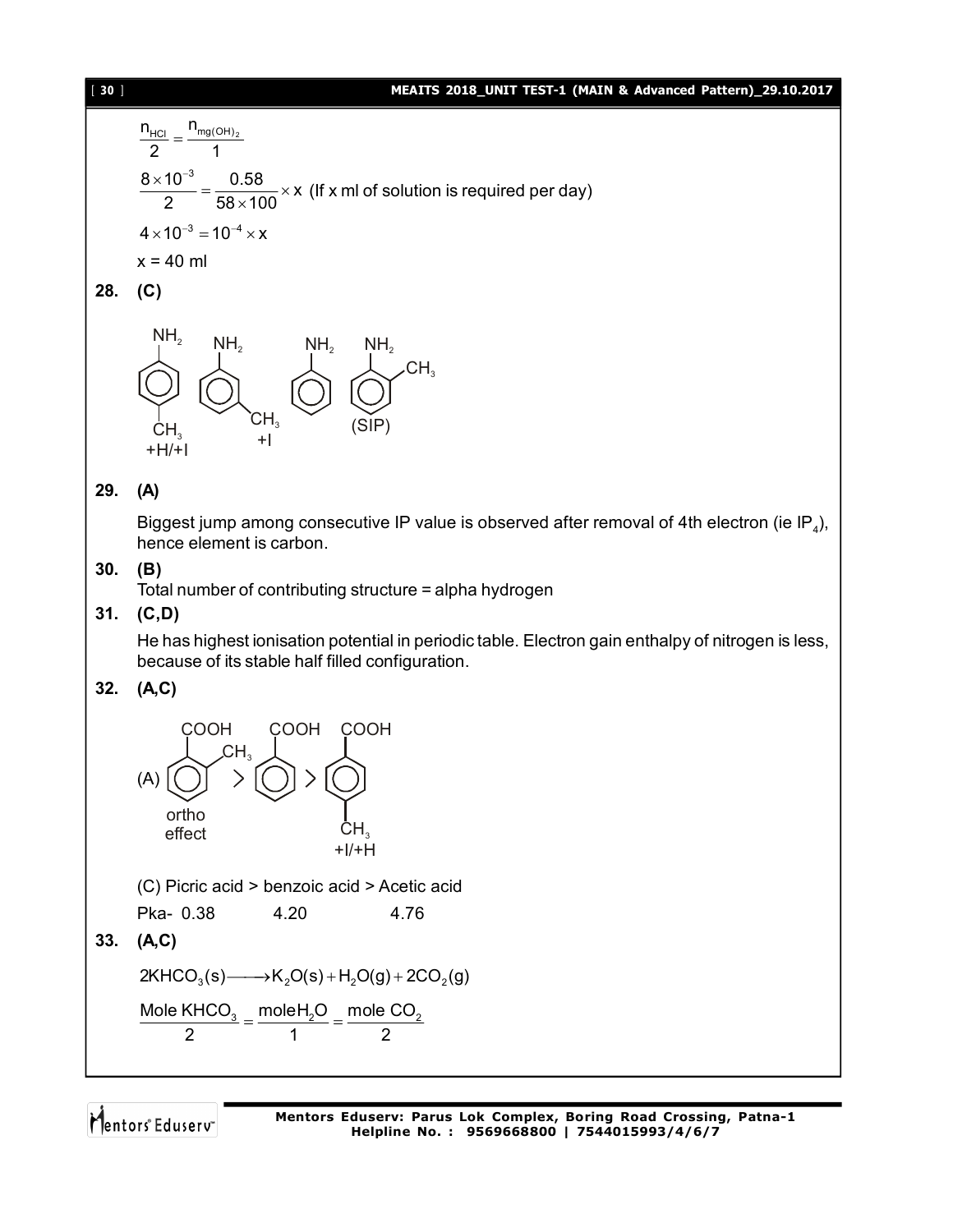#### **MEAITS 2018\_UNIT TEST-1 (MAIN & Advanced Pattern)\_29.10.2017** [ **31** ]

wt KHCO $_3$   $\_$  1.80  $\_$  wt CO $_2$  $100 \times 2$  18  $2 \times 44g$  $=\frac{1.00}{1.8}$  $\times 2$  18 2 $\times$ wtKHCO<sub>3</sub> = 20g, wtCO<sub>2</sub> = 8.8g wtCO $_2$   $\vert_{\mathsf{K}_2\mathrm{CO}_3}$  = wtCO $_2$  | total  $-$  wtCO $_2$   $\vert_{\mathsf{K HCO}_3}$  $= 13.20 - 8.8 = 4.4$  g  $K_2CO_3(s) \longrightarrow K_2O + CO_2(g)$ mole  $\mathrm{K_2CO}_{3}$   $_{-}$  mole  $\mathrm{CO}_2$ 1 1  $=$ wtK<sub>2</sub>CO<sub>3</sub> = 138  $\times \frac{4.4}{44}$  = 13.8g 44  $=138 \times \frac{11}{11} =$  $2KClO<sub>3</sub> \longrightarrow 2KCl + 3O<sub>2</sub>(g)$  $nKClO_3 = nO_2$ 2 3  $=$ wtKClO $_3$   $_-\,$  4  $2 \times 122.5$   $3 \times 32$  $=$  $\times$ 122.5 3 $\times$ 3 wt KClO<sub>3</sub> =  $\frac{245}{24}$  = 10.2g 24  $=$ wtKCl =  $100 - (10.2 + 13.8 + 20) = 56$  g **34. (A,B,C,D)**  $(A)$   $\left| \begin{matrix} 2 \\ 3 \end{matrix} \right|$ 1 OH (B)  $\rm \mathring{C}H_{2} = \mathring{C}H - \mathring{C}H_{2}$ -OH  $(C)$   $C_{7}$ <sup>1</sup><sub>3</sub>–CH Cl  $2 \left( \begin{array}{cc} 1 \\ 1 \end{array} \right)$  Cl (D)  $C_{H_2}^1$  $-C_{H_2}^2$ Cl Cl **35. (A,B,C)** Molarity =  $\frac{\text{vol}.\text{strength}}{44.0} = \frac{67.2}{44.0} = 6$ 11.2 11.2  $=\frac{1}{110}=\frac{1}{110}=6$ 1 lit solution has  $n_{H_2O_2} = 6$ ,  $wt_{H_2O_2} = 6 \times 34 = 204$  g  $m_{\text{solution}} = v \times d = 1500 g$  $m_{\text{solvent}} = 1500 - 204 = 1296 g$ 

Mentors Eduserv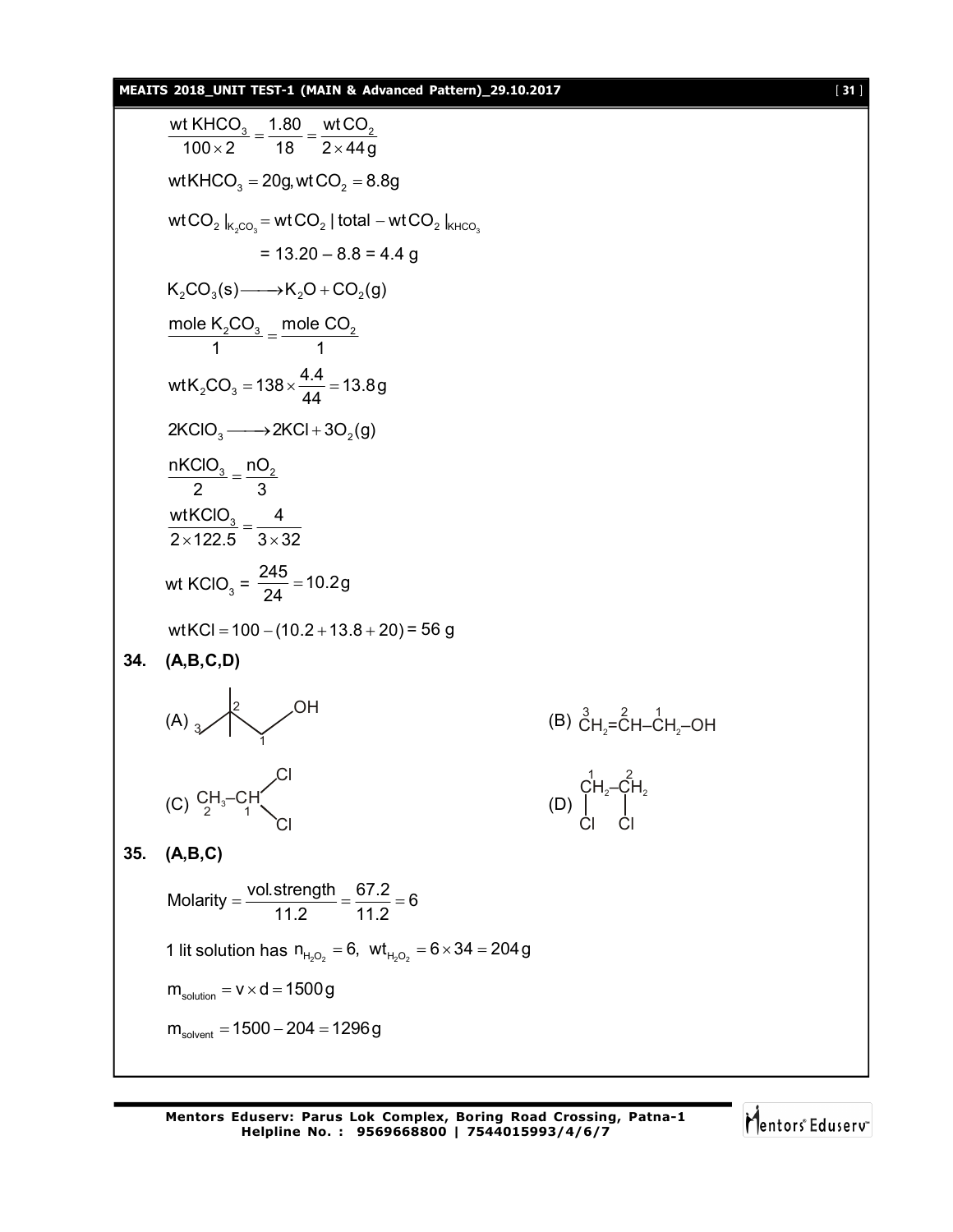#### [ **32** ] **MEAITS 2018\_UNIT TEST-1 (MAIN & Advanced Pattern)\_29.10.2017**

molality = 
$$
\frac{n_{H_2O_2}}{m_{solvent}} \times 1000 = \frac{6000}{1296} = 4.63
$$
  
\n% by wt<sub>H\_2O\_2</sub> =  $\frac{204}{1500} \times 100 = 13.6\%$   
\n
$$
x_{H_2O_2} = \frac{6}{6 + \frac{1296}{18}} = \frac{6}{78} = 0.076
$$
\n36. (8)  
\nC<sub>x</sub>H<sub>y</sub>O<sub>2</sub> =  $\frac{0.04}{44} = 0.01$   
\n
$$
m_{C_2} = \frac{0.44}{44} = 0.01
$$
\n
$$
wt_c = 0.01 \times 12 = 0.12g
$$
\n
$$
n_{H_2O} = \frac{0.09}{18} = \frac{0.01}{2}
$$
\n
$$
wt_u = \frac{0.01}{2} \times 2 = 0.01g
$$
\n
$$
wt_c = 0.45 - (0.12 + 0.01) = 0.32g
$$
\n
$$
mol = 0.45 - (0.12 + 0.01) = 0.32g
$$
\n
$$
mole of C : H : O = 1 : 1 : 2 \Rightarrow Empirical formula = CHO2
$$
\n(Ag<sub>2</sub>A) silver salt  $\longrightarrow$  Ag  
\nBy POAC on Ag  
\n
$$
2 \times \frac{0.76}{M.W Ag - salt} = \frac{0.54}{108}
$$
\n
$$
mol.wt Ag salt = 304
$$
\n
$$
mol.wt Ag salt = 304
$$
\n
$$
mol.wt Acid = 304 - 2 \times 108 + 2 \times 1 = 90
$$
\n
$$
\Rightarrow n = \frac{mol.wt}{Emp.vt} = \frac{90}{45} = 2
$$
\nMolecular formula = (CHO<sub>2</sub>)<sub>2</sub> = C<sub>2</sub>H<sub>2</sub>O<sub>4</sub>  
\n
$$
X + Y + Z = 2 + 2 + 4 = 8
$$
\n37. (7)  
\nAromatic-A, B, D, E, G, H, J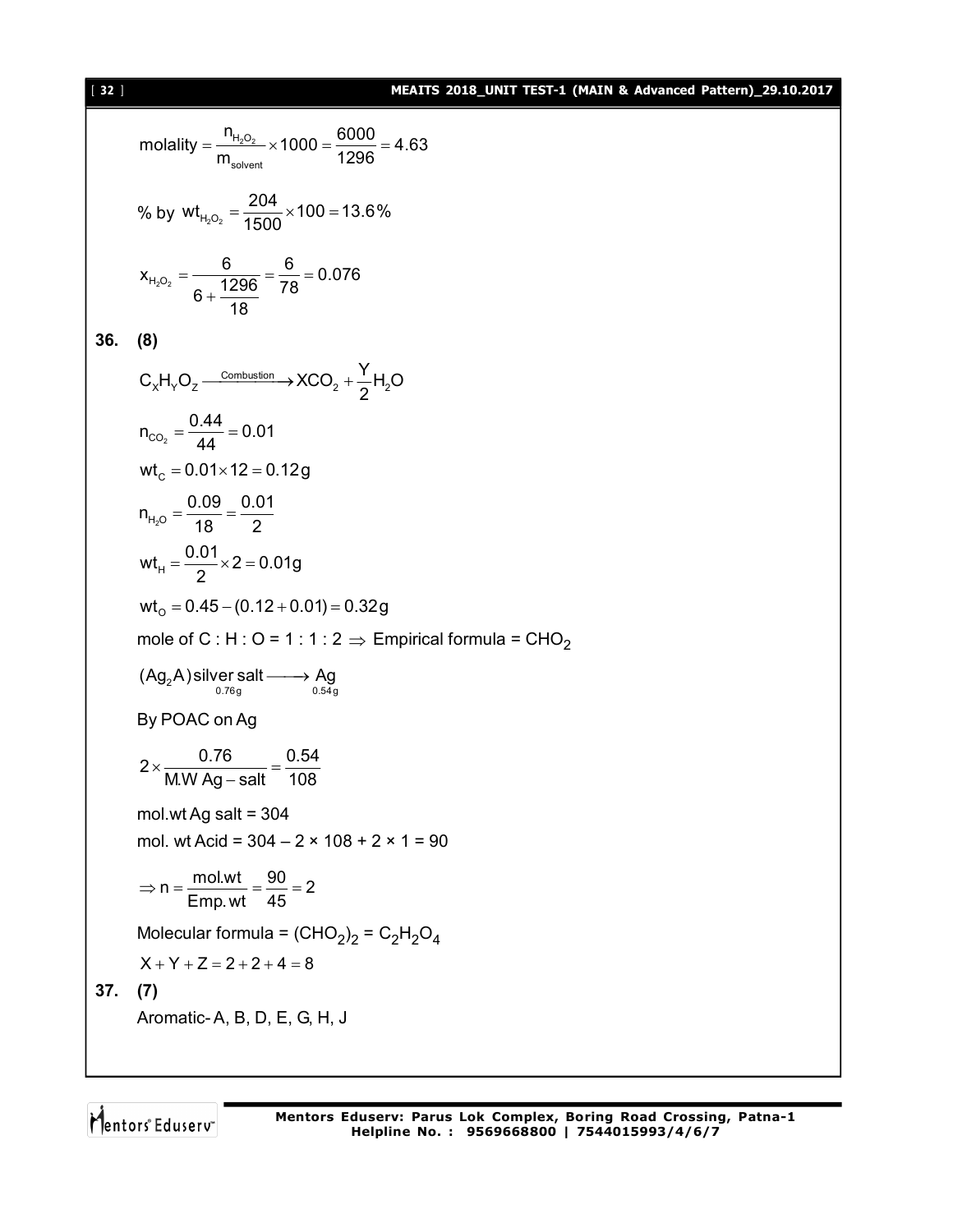#### **MEAITS 2018\_UNIT TEST-1 (MAIN & Advanced Pattern)\_29.10.2017** [ **33** ]

## **38. (3)** Let valency of metal is X Metal chloride =  $MCI_X$  $0.22g$   $0.51g$  $MCI_x + XAgNO_3 \longrightarrow XAgCl$  $n_{\text{MCI}_{\text{X}}}$   $\overline{\phantom{0}}$  NAgNO<sub>3</sub> 1 x  $=$  $\frac{0.22}{11.055} = \frac{0.51}{11.07}$  .....(1)  $(At wtM + 35.5x)$   $x(170)$  $=$  $\ddot{}$ from dulong petit rule At wt<sub>M</sub> =  $\frac{6.4}{0.057}$  = 112.3 0.057  $=\frac{0.1}{0.057}=1$  $(1)$   $\Rightarrow$   $\frac{0.22}{140.8}$   $\frac{0.51}{0.55}$   $\frac{0.51}{178}$  $112.3 + 35.5x$  170x  $\Rightarrow \frac{0.22}{110.8 \cdot 0.55} = ^{+}$  $x \approx 3$  (Since valency is always integral) **39. (7)** Resonating structures of anthracene Resonating structures of naphthalene:- **40. (3)** The balanced reaction is  $2 KMnO_4 + 5H_2O_2 + 3H_2SO_4 \rightarrow 2 MnSO_4 + K_2SO_4 + 5O_2 + 8H_2O$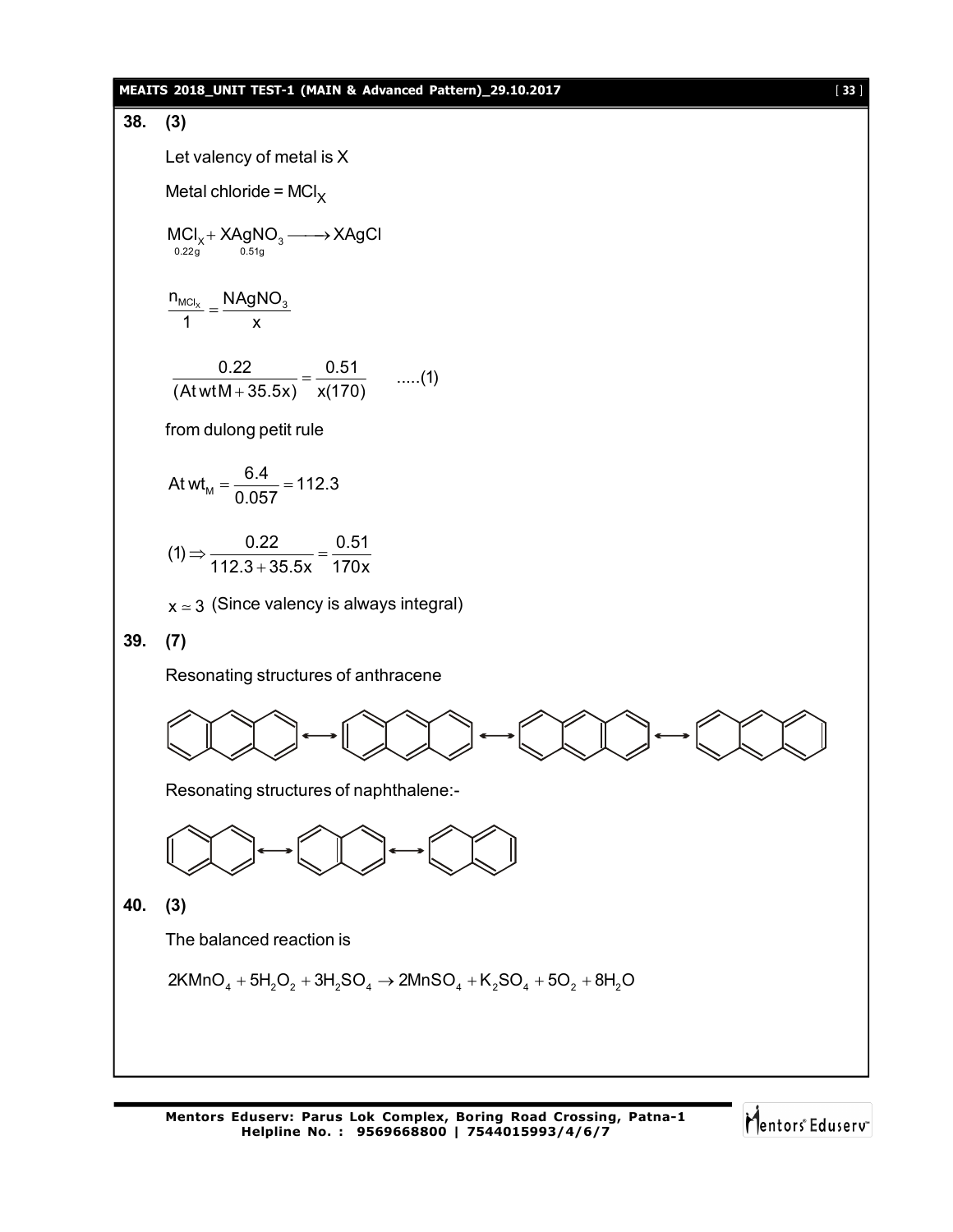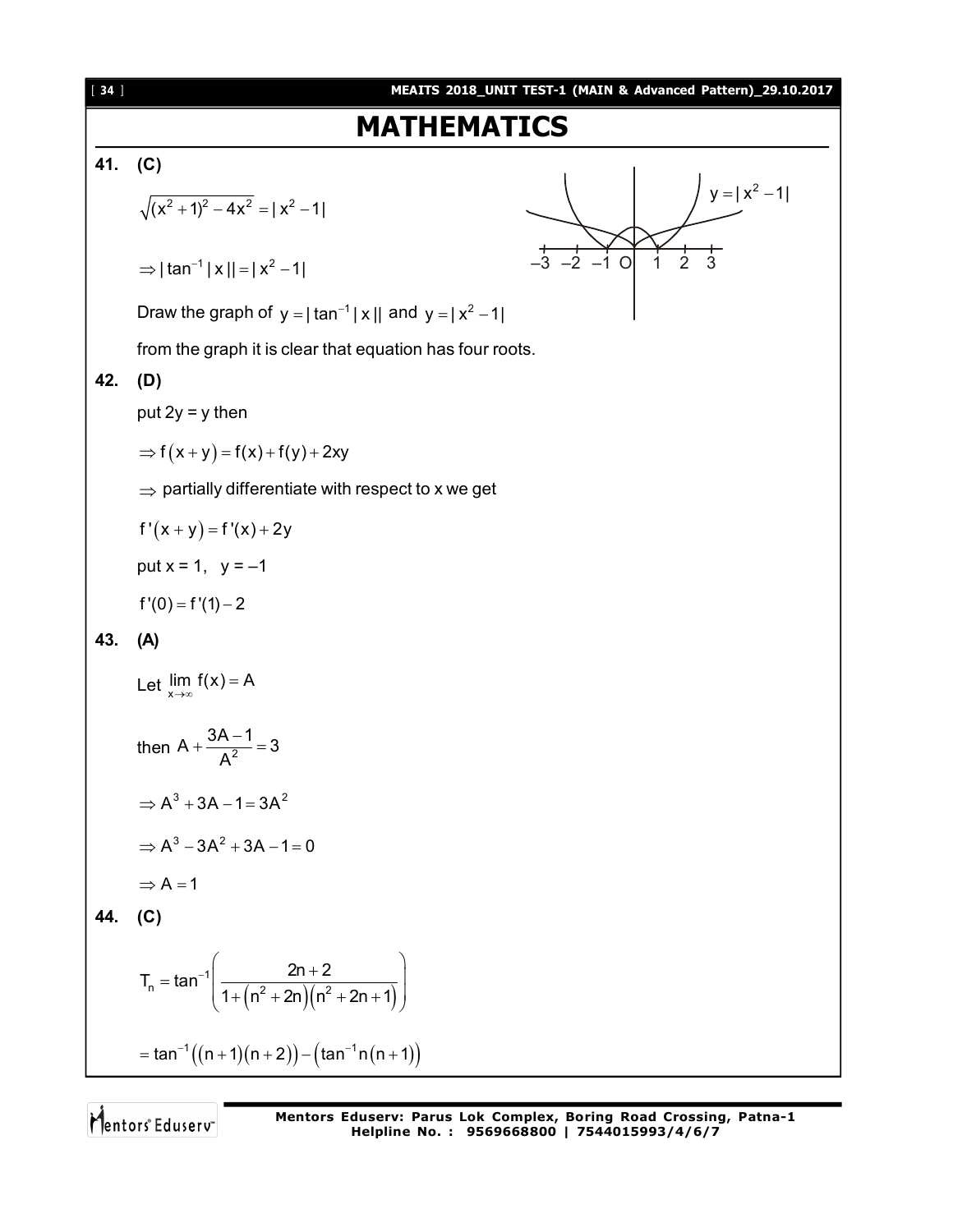

Mentors Eduserv

x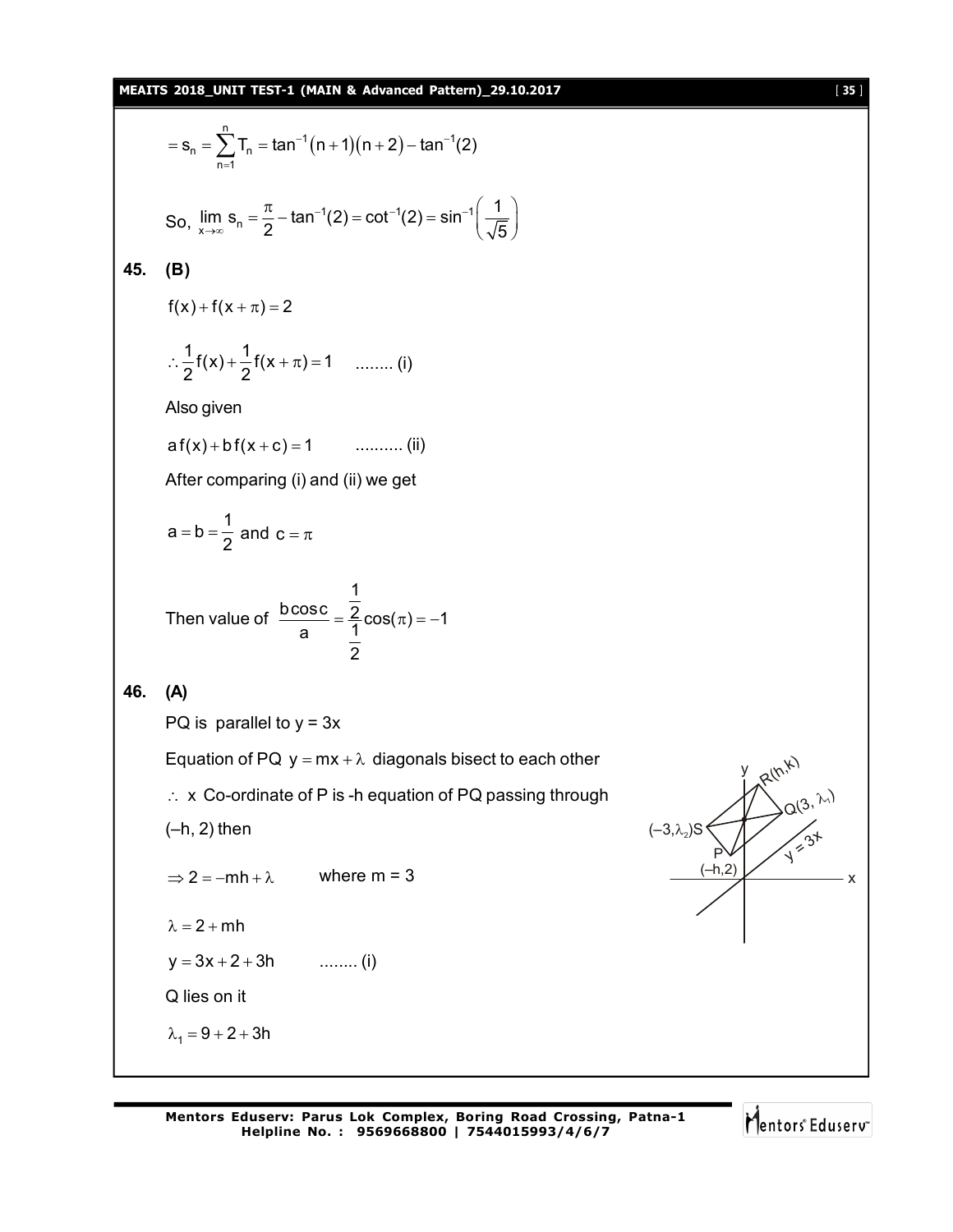#### [ **36** ] **MEAITS 2018\_UNIT TEST-1 (MAIN & Advanced Pattern)\_29.10.2017**

Q = (3,11+3h)  
\nAlso slope of PQ x slope of QR = -1  
\n
$$
\frac{3(k - (3 \times 3 + 2 + 3h))}{h - 3} = -1
$$
\n3(k-11-3h) = -(h-3)  
\n3k-33-9h = -h + 3  
\n8h-3k+36 = 0  
\nh\rightarrow x, k\rightarrow y  
\n8x-3y+36 = 0  
\n47. (D)  
\n
$$
k = \lim_{x\rightarrow 0^+} \frac{(2e)^x - x - x(n2-1)}{x^2(\frac{\tan x}{x})}
$$
\n
$$
\lim_{x\rightarrow 0^+} \frac{(2e)^x - x - x(n2-1)}{x^2}
$$
\n
$$
= \frac{1 + x(n(2e) + \frac{x^2}{12}(\ln 2e)^2 + ...x - x(n2-1)}{x^2}
$$
\n
$$
= \frac{(\ln(2e))^2}{2}
$$
\n
$$
= \frac{(\ln(2+1))^2}{2}
$$
\n48. (B)  
\nput x = 1 in given equation then  
\n $f(1+y) = 3^x f(1) + 2 f(y)$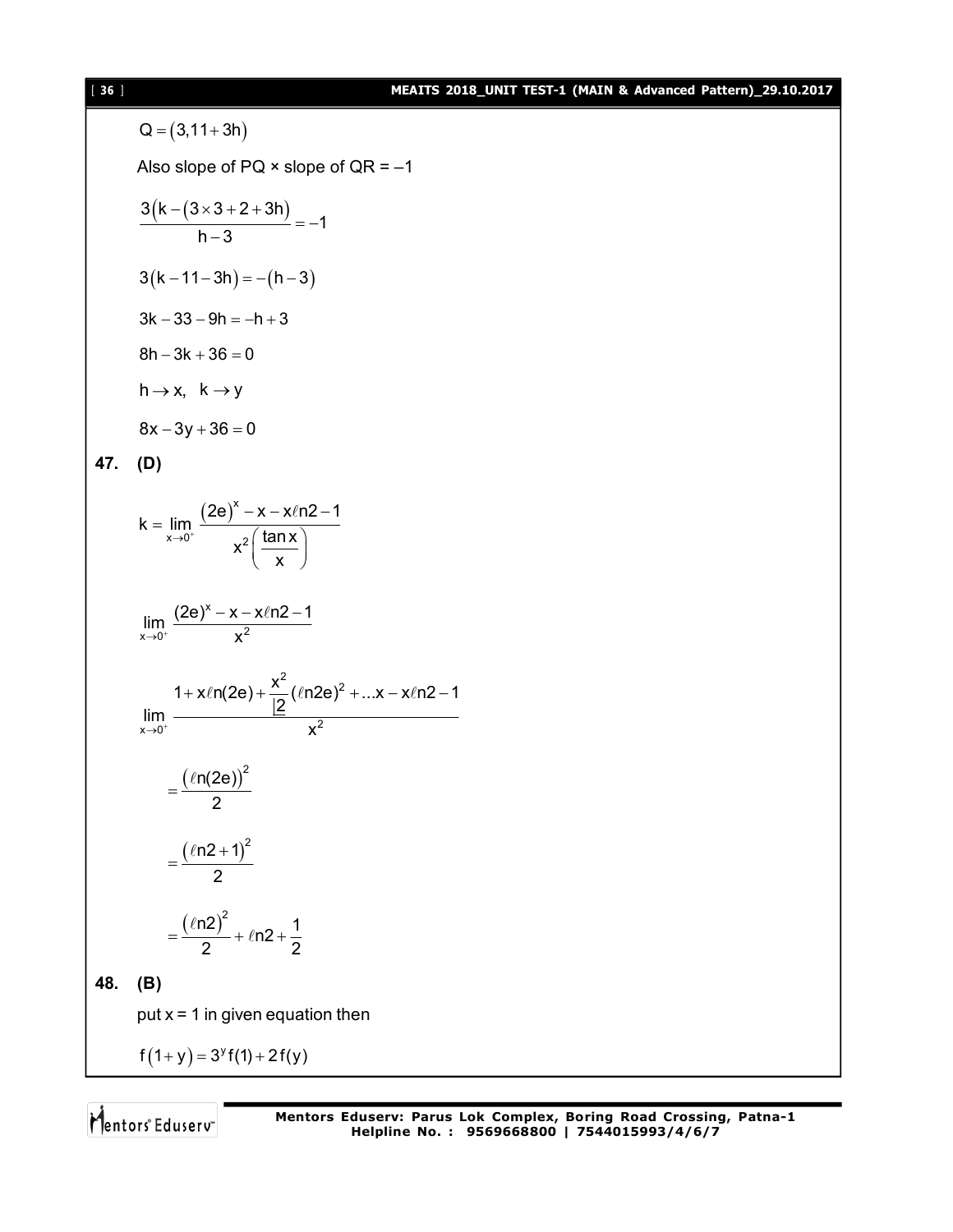#### **MEAITS 2018\_UNIT TEST-1 (MAIN & Advanced Pattern)\_29.10.2017** [ **37** ]

$$
y \rightarrow x
$$
  
\n $f(1+x) = 3^{x}f(1) + 2f(x)$  ......... (i)  
\nput y = 1 in given equation  
\n $f(x + 1) = 3f(x) + 2^{x}f(1)$   
\n $f(x+1) = 3f(x) + 2^{x}$  ......... (ii)  
\nfrom (i) & (ii)  
\nthen 3f(x)+2<sup>x</sup> = 3<sup>x</sup> + 2f(x)  
\n $f(x) = 3^{x} - 2^{x}$   
\nthen f(3) = 27 - 8 = 19  
\n49. (D)  
\n $f(x) = sin^{-1}(\frac{2x}{1+x^2}) = \pi - 2 tan^{-1}x, x \ge 1$   
\n $g(x) = cos^{-1}(\frac{x^2-1}{x^2+1}) = \pi - 2 tan^{-1}x, x \ge 0$   
\n∴ f(10) = π - 2 tan<sup>-1</sup>(10)  
\n $g(100) = \pi - 2 tan^{-1}(100)$   
\n $f(10) - g(100) = 2 (tan^{-1}(100) - tan^{-1}(10))$ .  
\n50. (B)  
\n(a, b) is the foot of perpendicular of (12, 10) on the line y + 5x = 18  
\nthen N we get (2, 8)  
\n $h(a, b)$   
\n $f(12, 10)$   
\n $f(12, 10)$   
\n $h(4, -2)$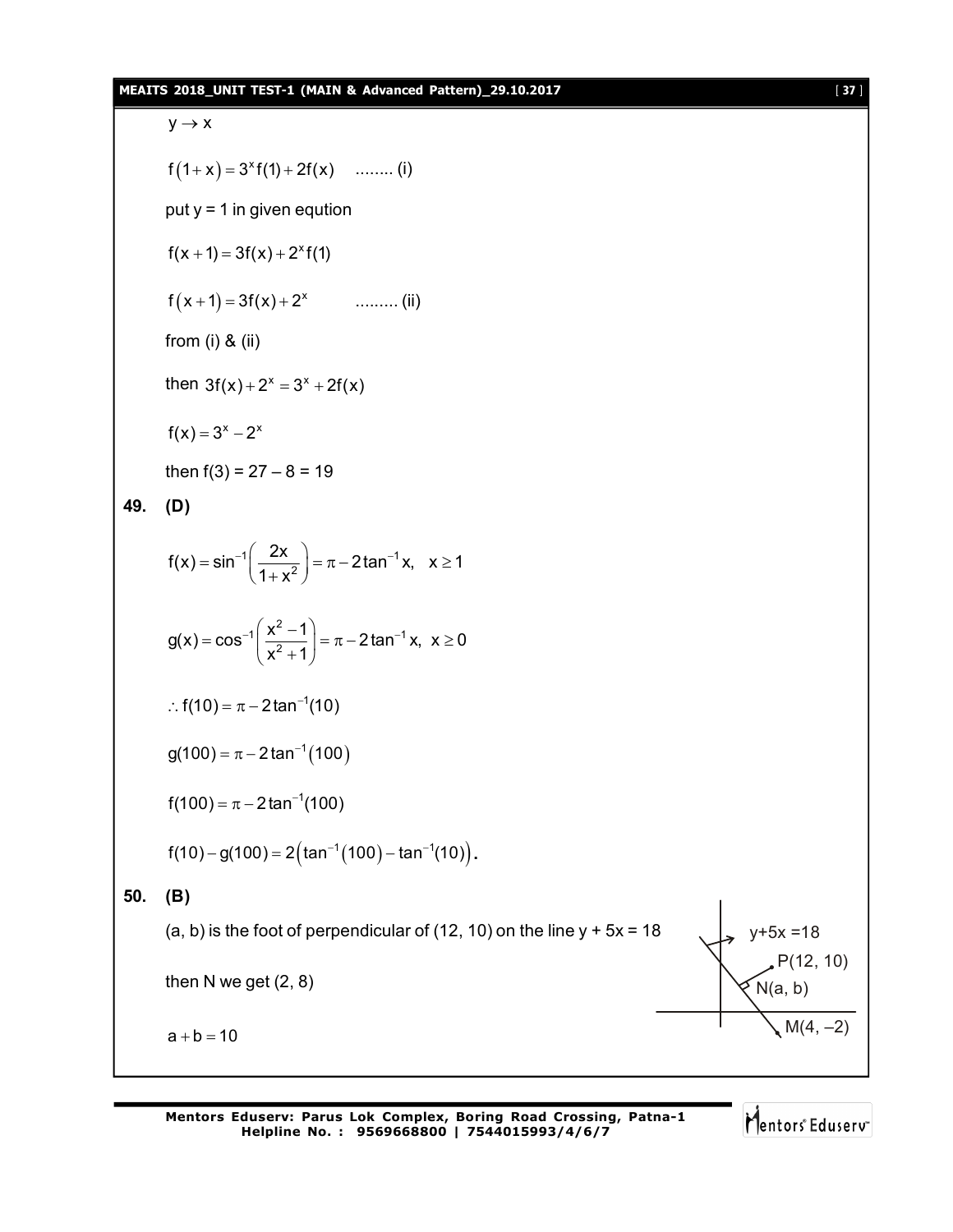#### [ **38** ] **MEAITS 2018\_UNIT TEST-1 (MAIN & Advanced Pattern)\_29.10.2017**

51. **(A, D)**  
\n
$$
g(x) = \frac{\sin nx}{x} + \frac{\sin nx}{1-x}
$$
\n
$$
g(x) = \frac{\sin nx}{x(1-x)} = \frac{2\sin \frac{\pi x}{2} \cos \frac{\pi x}{2}}{x(1-x)}
$$
\n
$$
\therefore g(x) = \frac{1}{2}f(\frac{x}{2})f(\frac{1-x}{2})
$$
\nand  $g(\frac{1}{2}+x) = g(\frac{1}{2}-x)$   
\n
$$
\therefore g \text{ so symmetrical about line}
$$
\n2x - 1 = 0.  
\n52. **(A, C)**  
\n
$$
\sin^{-1}(\frac{\sqrt{x}}{2}) + \sin^{-1}\sqrt{1-\frac{x}{4}} + \tan^{-1}y = \frac{2\pi}{3}, \quad x \in [0, 4]
$$
\n
$$
\therefore \sin^{-1}(\frac{\sqrt{x}}{2}) + \cos^{-1}(\frac{\sqrt{x}}{2}) + \tan^{-1}y = \frac{2\pi}{3}
$$
\n
$$
\therefore \frac{\pi}{2} + \tan^{-1}y = \frac{2\pi}{3}
$$
\n
$$
\tan^{-1}y = \frac{\pi}{6}
$$
\n
$$
y = \frac{1}{\sqrt{3}}
$$
\nThen the maximum value of  $x^2 + y^2 = 16 + \frac{1}{3} = \frac{49}{3}$   
\nand minimum value of  $x^2 + y^2 = 0^2 + \frac{1}{3} = \frac{1}{3}$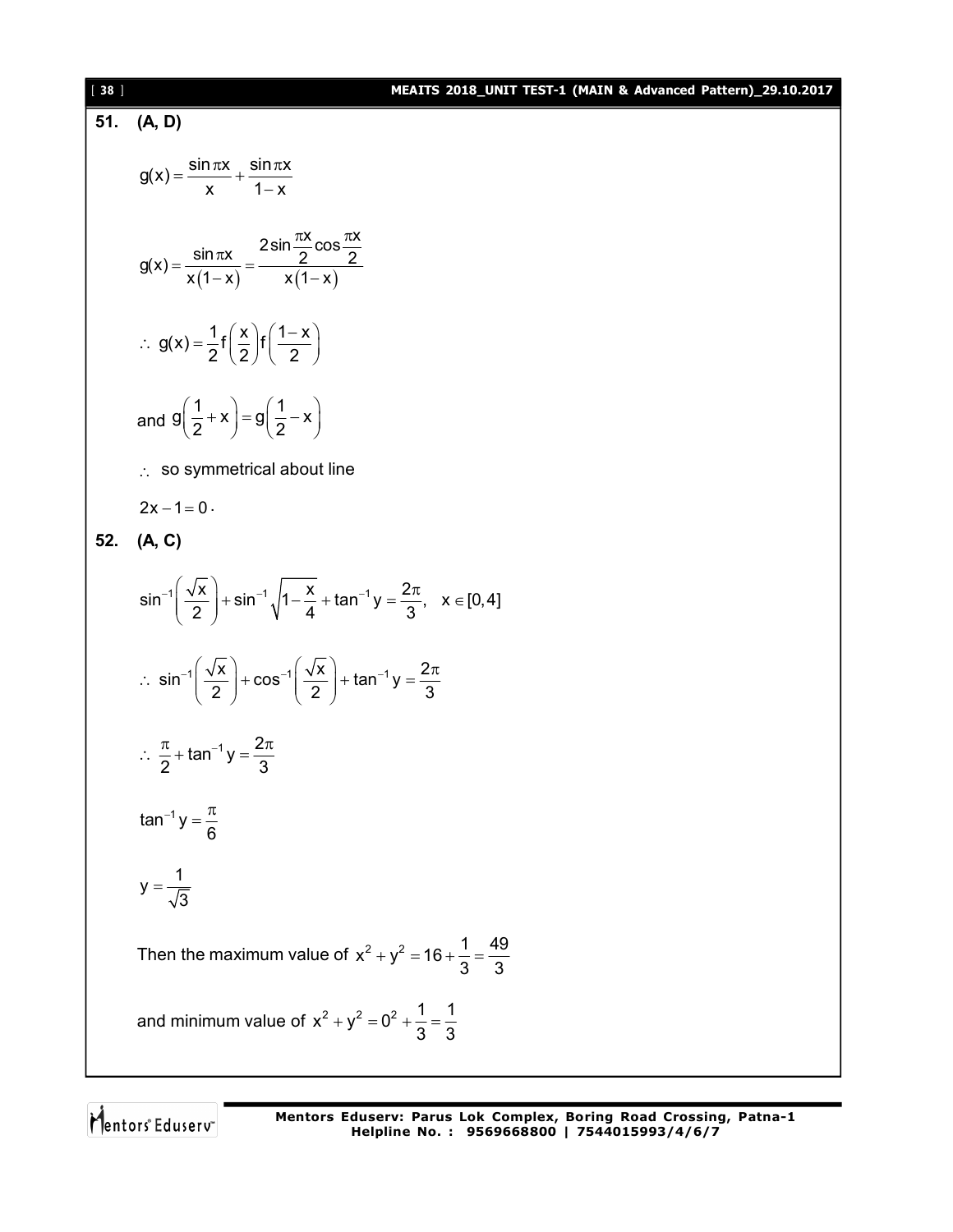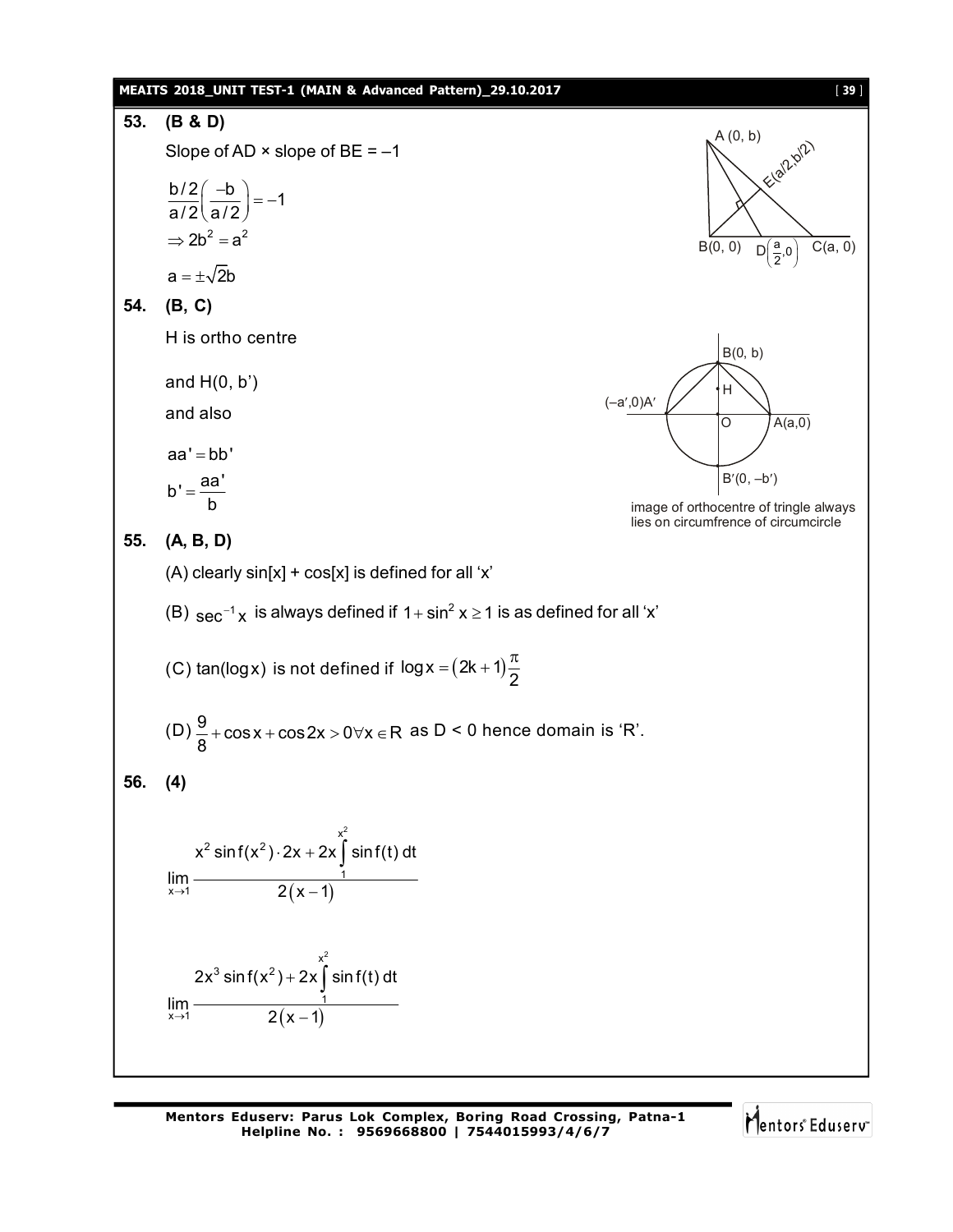#### [ **40** ] **MEAITS 2018\_UNIT TEST-1 (MAIN & Advanced Pattern)\_29.10.2017**